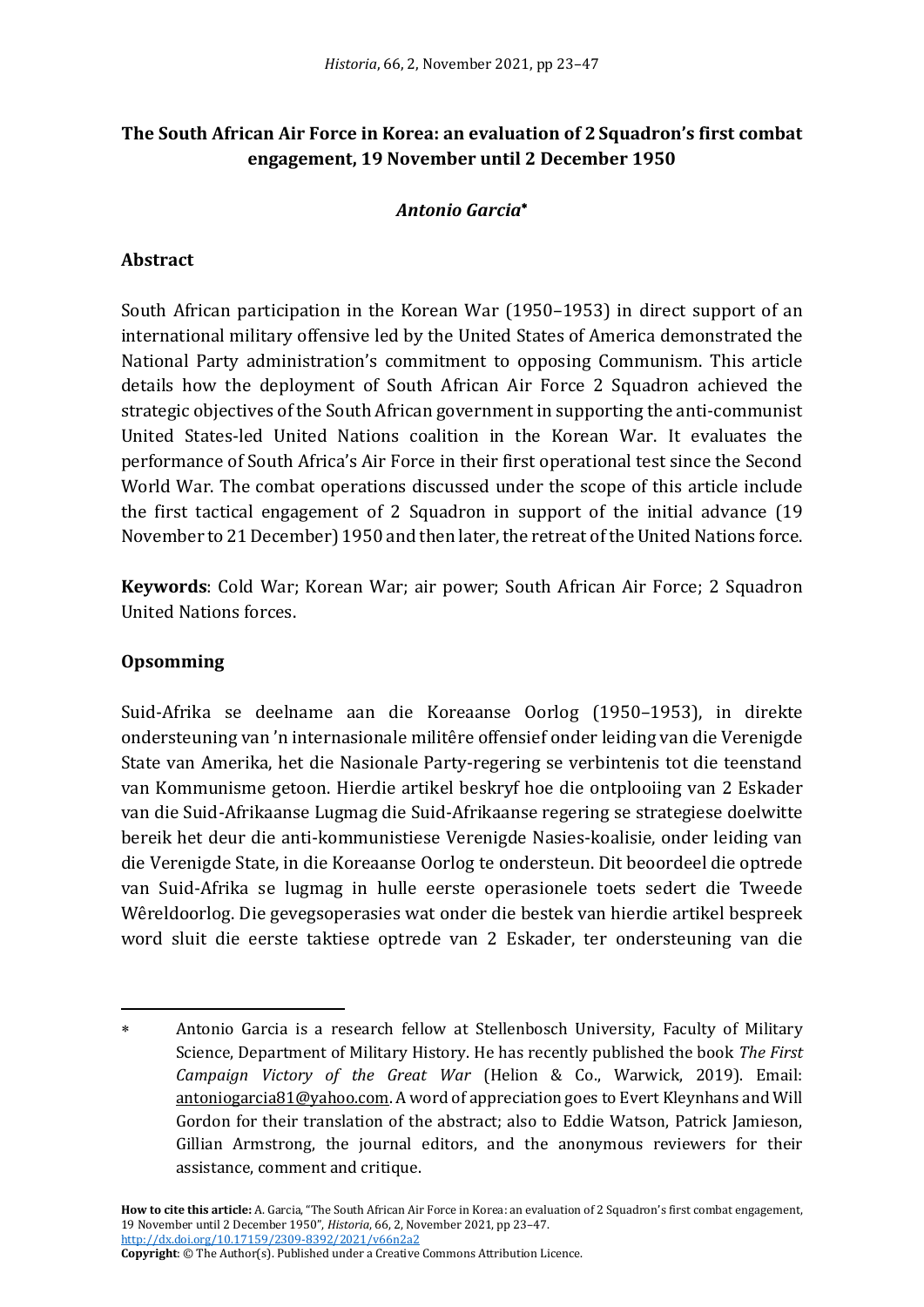oorspronklike opmars (19 November–21 Desember) van 1950, en die latere terugtrek van die Verenigde Nasies-mag.

**Sleutelwoorde**: Koue Oorlog; Koreaanse Oorlog; lugkrag; Suid-Afrikaanse Lugmag; 2 Eskader, Verenigde Nasies-magte.

## **Introduction**

In 1973, the eminent military historian, Sir Michael Howard, put forward the hypothesis that existing military doctrine and training would, very quickly, prove challenging or out of date during the initial combat of a new war. This article details and evaluates the performance of South African Airforce (SAAF)'s 2 Squadron, in its first tactical encounter in Korea, which took place between 19 November and 2 December 1950, and was able to integrate fully and operate effectively with an international military force during a war which lasted until 1953.

In this analysis, the success of 2 Squadron is measured in terms of the frequency of missions, the number of successful sorties flown, and its effective integration with the UN forces. For this article, two propositions regarding general military doctrine are discussed: "… first, in times of peace, armed forces imperfectly prepare for their next conflict. Second, the ability of these military forces to make adjustments to overcome this shortcoming is critical to their combat success."<sup>1</sup> The difficulty in applying the first principle is that the Korean War was led by the forces of the United States of America (USA) under the banner of the United Nations (UN), and thus the doctrine belonged to the Americans. The US applied its established Second World War doctrine in a consecutive war. The article shows that South African forces operated within an American doctrinal framework and details 2 Squadron's ability to make adjustments in the theatre of operations.

The archival source base for this study is largely the previously little-used South African official war diaries. These war diaries are the military's institutional memory.<sup>2</sup> They have the inherent bias of being generated from the side of the UN forces, and are often written with studied, cold detachment; however, they can provide insight into the course of the conflict. <sup>3</sup> They add value in the reconstruction of events and allow historians to paint a more balanced picture. The British military played a central role in the formation of the Union Defence Force, the predecessor of the South African

<sup>1.</sup> A.E. Purdham, "America's First Air Battles: Lessons Learned or Lessons Lost?" *Air University, College of Aerospace Doctrine, Research and Education*, *Cadre Paper Series*, 16, 2003, p 1.

<sup>2.</sup> W.E. Feichtinger, E.M. Felberbauer and E.A. Schmidl (eds), *International Crisis Management: Squaring the Circle* (National Defence Academy, Vienna, 2011), p 15.

<sup>3.</sup> See, E. Kleynhans, "The War Diary as a Historical Source", Unpublished conference paper presented at the Historical Association of South Africa conference, 2012. See also Feichtinger, Felberbauer and Schmidl, *International Crisis*.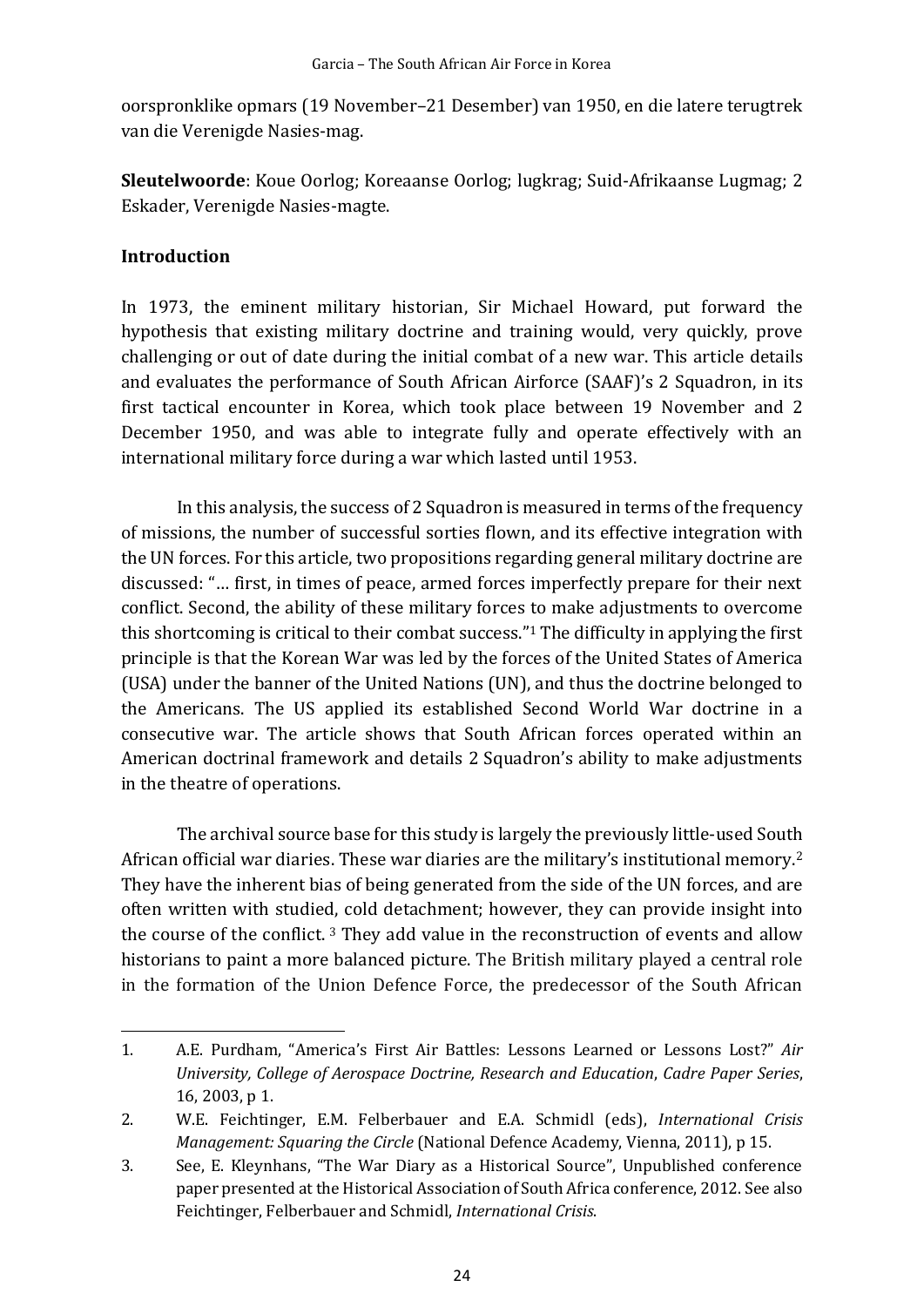Defence Force, and the South African National Defence Force, and transferred many of its doctrinal and administrative structures and processes, one of which was the war diary. This important source allows researchers to re-create 2 Squadron's first combat experience in Korea.

Previous works have focused on broader operations and themes, such as morale. This article fills a gap in analysing and reassessing the first combat experience of 2 Squadron, through the use of the "first battles" approach. Similar studies have been published on US forces in the Korean and other wars and this article builds on the work of previous scholars. The study of first battles and engagements in a new war, as shown in 1986 by C.E. Heller and W.A. Stofft, provides a lens through which to understand a military force's first preparedness and ability to evolve in any given war.<sup>4</sup> This approach was developed further by the military scholar and officer A.E. Purdham in his thesis "America's First Air Battles". <sup>5</sup> The performance of the South African forces is evaluated by the results of their missions. Unlike the initial combat experience, by the end of the war, the overall attrition rate of the squadron was high as a result of the acquisition of the Communist Chinese Force's (CCF) anti-air weaponry and fighter aircraft, which were absent during the first engagements. The existing historiography of 2 Squadron in the Korean War is relatively limited. Early accounts of the squadron's history emerged in the 1970s, <sup>6</sup> while Dermot Michael Moore's work in the early 1980s on 2 Squadron's participation in the Korean War is the most comprehensive. <sup>7</sup> Several other publications capture further detail of the operations conducted by 2 Squadron.<sup>8</sup>

<sup>4.</sup> C.E. Heller and W.A. Stofft (eds), *America's First Battles 1776–1965* (University Press of Kansas, Lawrence, 1986).

<sup>5.</sup> Purdham, "America's First Air Battles".

<sup>6.</sup> Also, P.M.J. McGregor, "The History of No 2 Squadron, SAAF, in the Korean War", *Military History Journal*, 4, 1978, p 3. The exploits of 2 Squadron are also mentioned in South Korean Ministry of Defence, *The History of the United Nations Forces in the Korean War, Volume 1* (Ministry of Defence, Seoul, 1971); and C. Scott-Shaw, *Looking Back with*  Laughter: The Saga of a South African Student, Soldier and Skypilot in Korea (Shuter & Shooter, Pietermaritzburg, 1973).

<sup>7.</sup> D.M. Moore, "The Role of the South African Air Force in the Korean War, 1950–1953", D Litt et Phil thesis, University of South Africa, 1982. Moore's thesis was later published by Ashanti in the "South Africans at War" series, as D.M. Moore and P. Bagshawe, *South Africa's Flying Cheetahs in Korea* (Ashanti, Rivonia, 1991). Also see D.M. Moore, "The SAAF in Korea", *Scientia Militaria, South African Journal of Military Studies*, 10, 1980, p 4; and, D.M. Moore, "The South African Air Force in Korea: An Assessment", *Military History Journal*, 6, 1984, p 3.

<sup>8.</sup> C.R. Owen*, The South African Korea Medal Roll* (Chimperie Agencies, Benoni, 1982); J.S. Bouwer and M.N. Louw, *The SAAF at War 1940–1984: A Pictorial Appraisal* (Chris van der Berg Publications, Johannesburg, 1989); R. Belling, *A Portrait of Military Aviation in South Africa* (Struikhof, Cape Town, 1989); P. Bagshawe, *Warriors of the Sky: Springbok Air Heroes in Combat* (Ashanti, Rivonia, 1991); R.F. Dorr, J. Lake and W. Thompson, *Korean War Aces* (Osprey, Oxford, 1994); W.A. Brent, *"Flying Cheetahs", Korea 1950– 1953* (Freeworld Publications, Nelspruit, 2001); P. Chapman, *In All Weather: Memoirs of the Ground Crew, 2 Squadron, South African Air Force in Korea 1950 to 1953* (Just Done, Durban, 2006); C. Stannard, *Beyond the Edge of the Sky: Stories from the Life of Lt*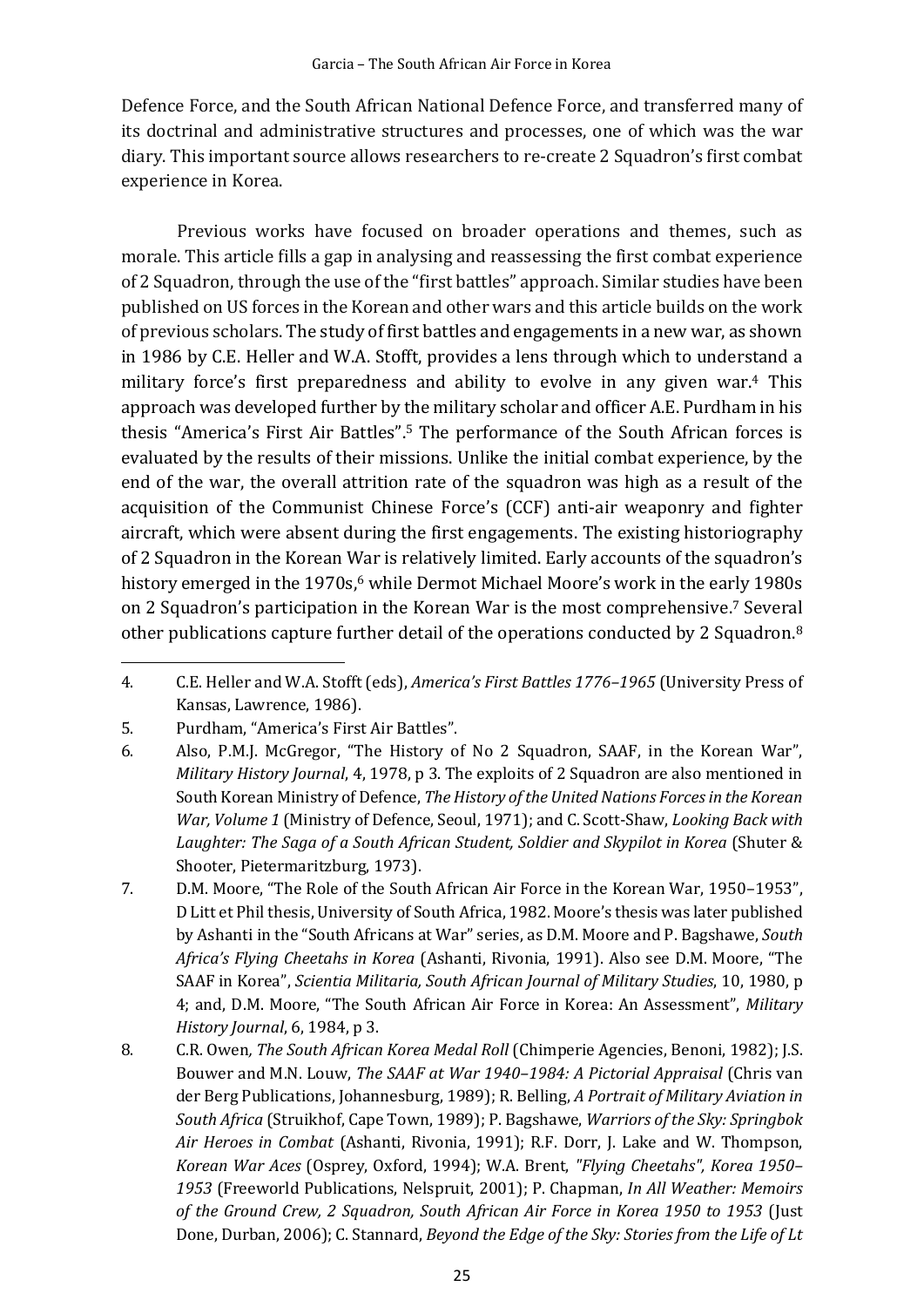This article fills a gap in recreating the first combat experience of 2 Squadron through an analysis of its performance and its ability to integrate into an international military force, in Korea in 1950.

# **Background**

The termination of the Second World War (WW2) in 1945 resulted in a profound realignment of many national and international interests. The shift in global politics created a polarised world, characterised by the fall of the Iron Curtain, a term coined by Winston Churchill in his "Sinews of Peace" speech at Westminster College, Fulton, Missouri, in 1946.<sup>9</sup> The Korean War gave the USA and its international allies the first opportunity to openly oppose Communism in combat.

The North Korean Army invaded South Korea in June 1950. This electrified the Americans into action. They lost little time in proposing a motion to the United Nations Security Council (UNSC), and the upshot was UN Resolution 82, opposing the North Korean invasion. A subsequent meeting of the UNSC led to Resolution 83, which endorsed military action in Korea, and deemed the invasion a breach of international peace and security.<sup>10</sup> The Soviet Union would probably have vetoed the motion but was absent from that particular sitting of the Security Council. Their absence was in protest to the UN's recognition of the Taiwan-based Republic of China's seat on the Security Council as opposed to that of the People's Republic of China.

At this time, the Republic of China supported the motion (put forward by Taiwan and supported by the USA) for combat operations against North Korea. Taiwan's interests were linked to countering the threat posed by North Korea and the People's Republic of China.<sup>11</sup> The Korean War became the first US-led international intervention of the Cold War, mandated by the UN under Chapter 7. The conflict is widely regarded as a reflection of the ideological differences of the main belligerents.

*Gen Denis Earp former Chief of the SA Air Force, 1984-1988* (Crowbar, Pretoria, 2008); D. Wingrin, *Tumult in the Clouds: Stories from the South African Air Force, 1920–2010* (30 Degrees South, Pinetown, 2012); A. Wessels, "The South African Air Force, 1920– 2012: A Review of its History and an Indication of its Cultural Heritage", *Scientia Militaria,* 40, 2012, p 3. Some of the recent publications on the topic of 2 Squadron and the Korean War include M.D. Goldsmid, "Morale and Military Performance: A Case Study of the Second Squadron SAAF in Korea, 1950–1953", MA thesis, University of Johannesburg, 2014; and I. Van der Waag, *A Military History of Modern South Africa* (Jonathan Ball, Johannesburg, 2015).

<sup>9.</sup> W.S. Churchill, "The Sinews of Peace (Iron Curtain Speech)", https://winstonchurchill.org/resources/speeches/1946-1963-elder-statesman/thesinews-of-peace/ (accessed 8 May 2020).

<sup>10.</sup> UN Resolution 83, June 1950. https://undocs.org/S/RES/83(1950) (accessed 8 May 2020).

<sup>11.</sup> The independence and division of Korea came about as a result of the Allied victory in WW2 and the subsequent occupation of Korea by the Soviet and US forces respectively. The Korean War was framed by the ideological tensions of the Cold War.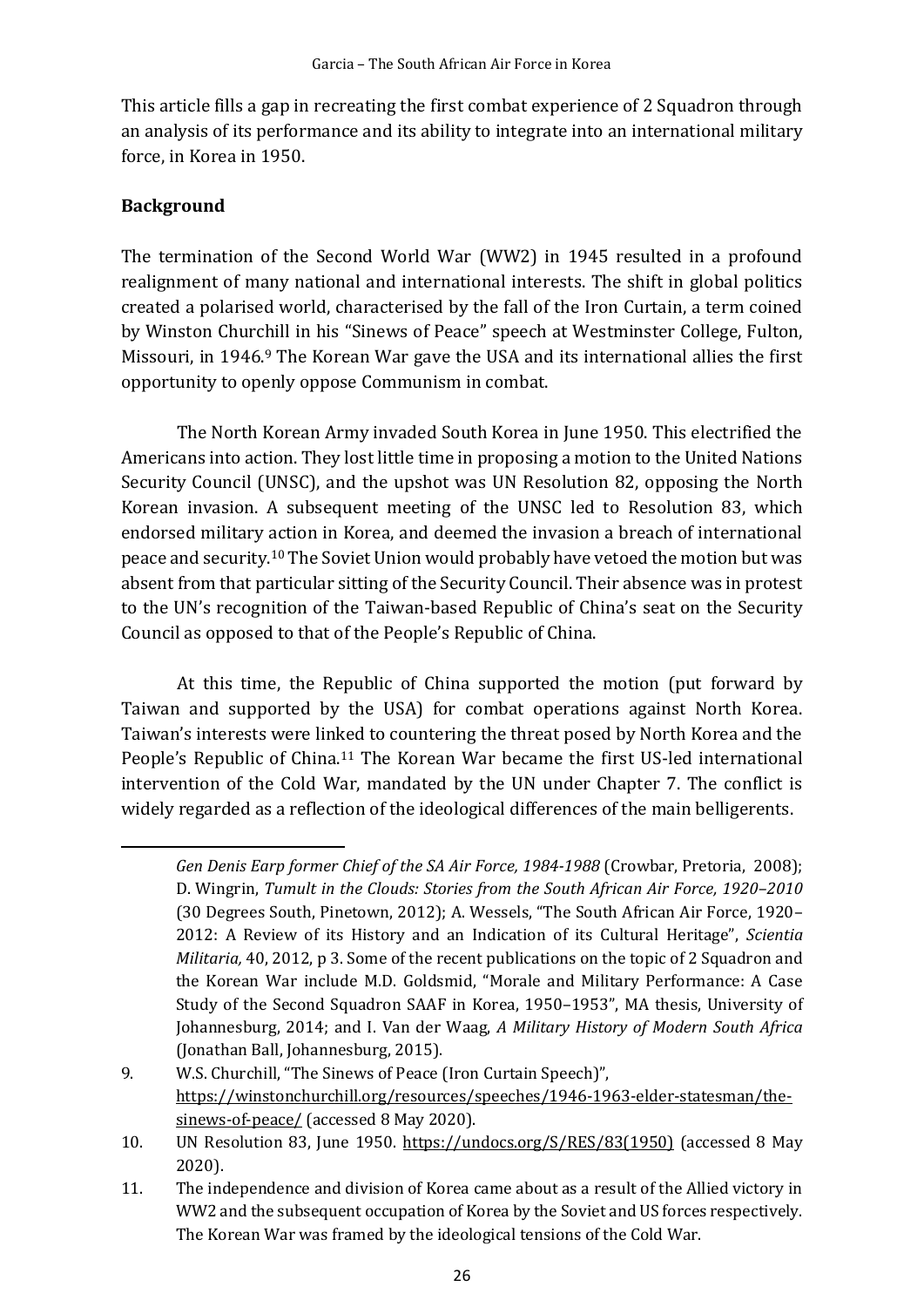South Africa became involved in the international war effort when the UNSC requested its support in the suppression of the North Korean invasion. Initially, the South African authorities deliberated on the type and shape of military support that would be required for the mission, and indeed whether a deployment was feasible. A key consideration was the considerable geographical distance between the countries. Later, and as a result of increased local and international pressure, the National Party cabinet endorsed the deployment of a military force. 12

Since its surprising election into power in 1948 and guided by the policies of its Minister of Defence, F.C. Erasmus, the apartheid government had taken a largely inward-looking approach to controlling what it termed "internal unrest" and on the "protection" of the Union of South Africa from a perceived "external threat".<sup>13</sup> Participation in the Berlin airlift in 1948–1949 and the Korean War were notable exceptions to South Africa's mainly self-focused policies. The South African Nationalist government feared the rise of Communism and sought ties with the West to bolster "national security" through international coalition.<sup>14</sup>

While South Africa took an inward-looking approach, the international community associated with the UN and the USA questioned many of South Africa's racial policies and its administrative and territorial claim to then-South West Africa (Namibia). As a measure of appeasement, the deployment of a military force by Prime Minister D.F. Malan demonstrated solidarity with the West and diverted attention from its oppressive political policies.<sup>15</sup> The deployment of an air force squadron was the minimum commitment required to achieve these South African objectives; however, the National Party was hesitant to commit troops to an international offensive.<sup>16</sup> The World Wars had led to a political backlash among sectors of the Afrikaner population, and the National Party was cautious to balance local interests and international relations. The South African government was thus not particularly interested in the combat objectives of the campaign but, rather, in the more localised interests of its supporters. 17

- 12. Moore, "The South African Air Force in Korea: An Assessment", p 1. The agreement between the different political parties in support of the Korean War was significant as they had disagreed on South African participation in the two World Wars. For an excellent political analysis. see N.M. Van der Waag-Cowling, "South Africa and the Korean War, the Politics of Involvement", *Scientia Militaria*, 44, 1, 2016.
- 13. Van der Waag, *A Military History*, p 224. South Africa was defensive in approach and sought international support to bolster its position against outside threats.
- 14. S. Sandler (ed.), *The Korean War: An Encyclopaedia* (Routledge, New York, 1995), p 320. For a discussion on the Union Defence Force post-1948, see L. Jooste, "F.C. Erasmus as Minister van Verdediging", MA dissertation, University of South Africa, 1995.
- 15. Sandler (ed.), *The Korean War*, p 320.
- 16. W. Stueck, *The Korean War: An International History* (Princeton University Press, Princeton, 1995), p 74; Y. G-M. Lulat, *The US Relations with South Africa: A Critical Overview from the Colonial Period to the Present* (Peter Lang, New York, 2008), p 145.
- 17. In the 1950s, South Africa sought to rearm and retrain its military after WW2, while also addressing links with the Commonwealth and other possible multilateral links.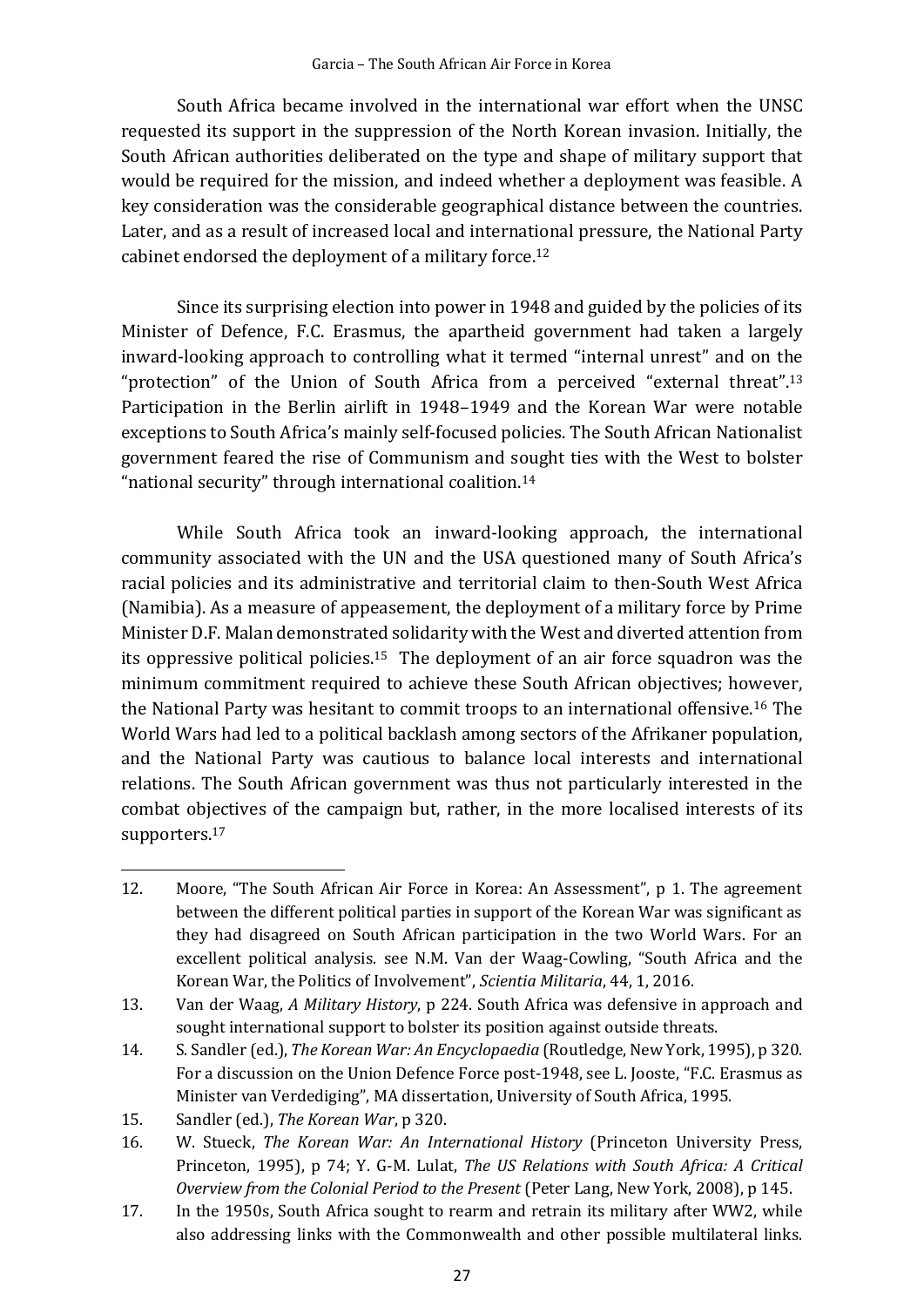Sending 2 Squadron into the fray was the minimum commitment required to achieve these objectives. <sup>18</sup> It was a symbolic contribution to the war effort because the force was not a strategic game-changer in terms of military materiel. In this, it was a commitment like most of the other contributors to the UN effort, the largest force component of which was provided by the US. A range of countries provided forces, including, but not limited to, the United Kingdom, Canada, Australia, New Zealand and Greece.

The Korean War commenced with the North Korean invasion of South Korea on 25 June 1950. On 4 August, the South African government made an offer of a combat squadron to supplement the forces in Korea. In the last week of August, the Chief of the General Staff chose 2 Squadron as the combat capability to be contributed to the UNC.<sup>19</sup> According to the Defence Act of 1912 and the Amendment Act, No. 22 of 1922, only volunteers could be used in military service. Accordingly, Brigadier J.T. Durrant, Director General of the Air Force, put out a call for volunteers. This was met enthusiastically by members of the permanent force and the citizen forces. 2 Squadron was mobilised and subjected to pre-deployment training and administration while the UNC executed the first phase counteroffensive in response to the North Korean invasion around June to September 1950. The first contingent of 50 officers and 157 other ranks left for the Far East on 25 September. <sup>20</sup> The SAAF Squadron eventually entered the theatre of operations in time to support the second phase of the UNC counter-offensive which involved the advance on the Yalu River in November 1950.

The UNC counter-offensive began on 15 September with McArthur's amphibious envelopment at Inchon and operations continued for ten days. The invasion of North Korea had not been the objective at the time of the Inchon landing, but developed out of the changing situation. The UNC advance was checked when the Chinese military intervened. The first Chinese troops were detected by the UNC in late October and the CCF mounted a major counter-offensive on 26 November, pushing back the UNC offensive. The UNC retreat lasted until 25 January 1951, after which McArthur's forces regrouped and managed to regain some ground, pushing the CCF back to the vicinity of the 38th parallel. The war reached a stalemate, with lines drawn

Internally, South Africa considered matters of Afrikaner affirmative action. The 1950s showed a changing South Africa that gave the appearance of being content with the UN and the Commonwealth, while promoting apartheid – a series of racist oppressive policies that were to gain strength in the 1960s. Thanks to Eddie Watson for this point.

<sup>18.</sup> Stueck, *The Korean War*, p 74; Lulat, *The US Relations with South Africa*, p 145; Moore, "The South African Air Force in Korea: An Assessment", p 1. The agreement between the different political parties to support the Korean War was significant because they had previously disagreed on South African participation in the two World Wars.

<sup>19.</sup> Moore and Bagshawe, *South Africa's Flying Cheetahs*, p 1. The aircraft for the mission were purchased in the theatre of operations and thus the combat readiness of the personnel was the central concern prior to the deployment. See Moore, "The Role of the South African Air Force", p 94.

<sup>20.</sup> Moore, "The South African Air Force in Korea: An Assessment", p 1; and McGregor, "The History of No 2 Squadron", p 2.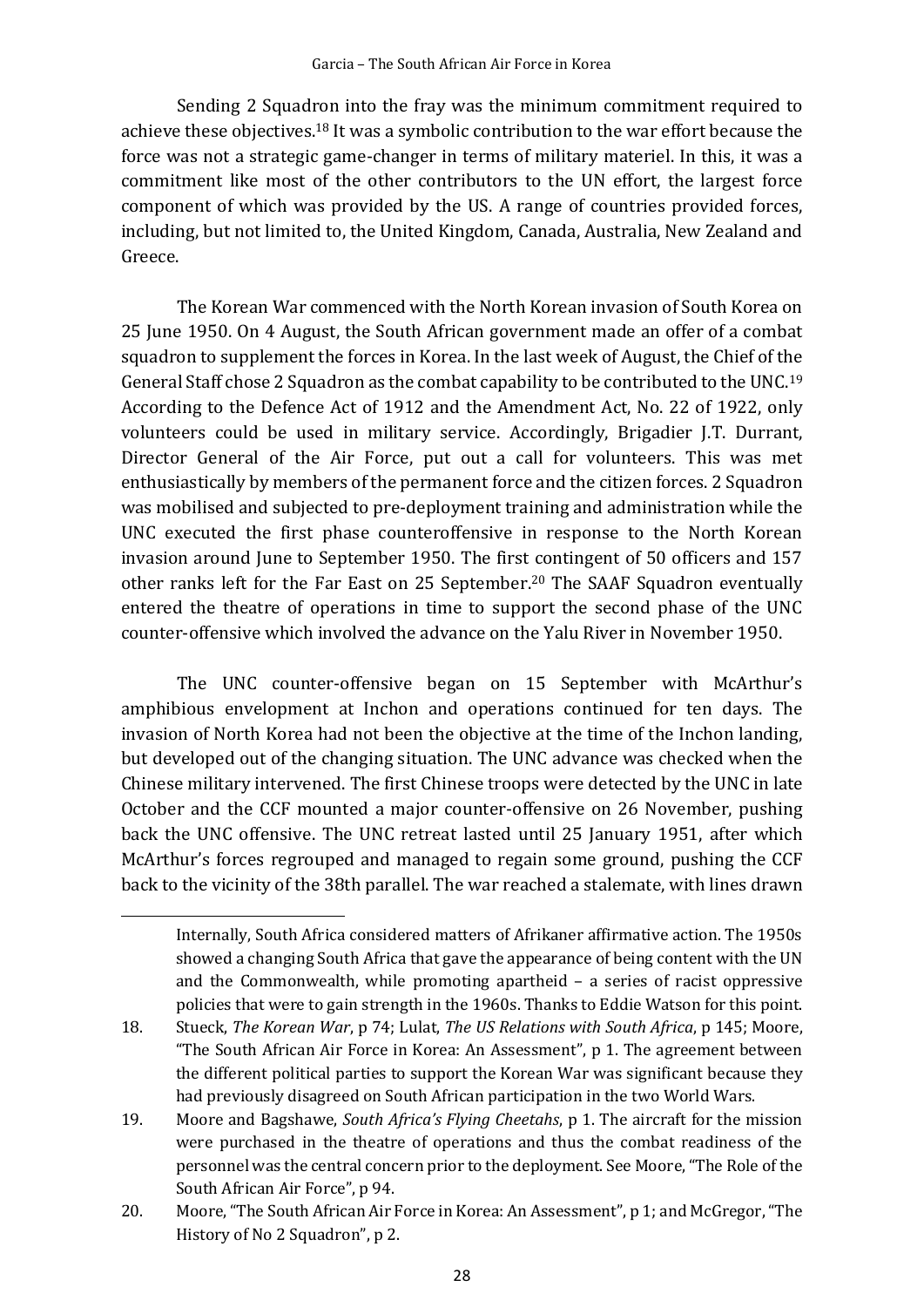around the 38th parallel until the signing of the armistice and the termination of hostilities on 27 July 1953.<sup>21</sup> The detailed tasks of 2 Squadron included fighter escorts, close support, and armed reconnaissance.<sup>22</sup> 2 Squadron's first tactical encounter took place at airfield K-24 in Pyongyang during the second phase of the UNC counteroffensive from 19 to 26 November 1950 and again in the fighting withdrawal of the UNC from 27 November until 2 December 1950. The next section provides an overview of the deployment of 2 Squadron.

## **Deployment: The Flying Cheetahs and the operational situation in Korea**

SAAF 2 Squadron had a history of service and was responsible for shooting down 102 enemy aircraft in combat during WW2. <sup>23</sup> Thus, many of the pilots and supporting crew had operational experience.<sup>24</sup> Of the pilots operating during the first engagements, Commandant Theron, Capt J.F.O. Davis, Capt W.J.J. Badenhorst, Capt G.B. Lipawsky, Capt H.O.M. Odendaal, Lt W.E. Wilson, Lt F.E. Potgieter and Lt E. Jones – totalling eight of the ten, had seen operational service in WW2. <sup>25</sup> The remaining four pilots were trained and experienced, but lacked combat experience. By the end of the war, a total of 49 officers and 157 non-commissioned officers and enlisted soldiers were deployed to Korea.<sup>26</sup> To ensure that new pilots entering the operational area received guidance, in the theatre they were often paired with pilots who had combat experience.<sup>27</sup> This was something that the squadron would have to prove to the Americans. The insignia of 2 Squadron was a "Flying Cheetah", a symbol adopted during WW2.

- 25. DOD: South African Air Force, Records of Service: WR 12/6865, J.F.O. Davis; WR 12/95531, G.B. Lipawsky; WR 12/19775, D. Deans; WR/1222738, W.E. Wilson; and WR12/22789, Lt E. Jones.
- 26. Van der Waag, *A Military History*, p 229.
- 27. See Goldsmid, "Morale and Military Performance", p 129.

<sup>21.</sup> Moore, "The Role of the South African Air Force", p 63.

<sup>22.</sup> Department of Defence Archives (hereafter DOD), War Diary South African Air Force Korea Volume 1 (hereafter WD SAAF Vol 1). Box 1. Daily entry, 17 November 1950. Moore, "Role of the South African Air Force", p 132. Armed reconnaissance involved searching a given area for targets of opportunity whether logistical or troops and then engaging them. See Moore, "The Role of the South African Air Force", p 54.

<sup>23.</sup> McGregor, "The History of No 2 Squadron"; Moore, "The Role of the South African Air Force", p 95. 2 Squadron operated in East Africa and the name "Flying Cheetahs" is derived from the unit's mascots which were two cheetah cubs. See Moore, "The Role of the South African Air Force", p 95. For more on the involvement of 2 Squadron in WW2, see B.J. Ambrose, *Eagles Strike: The Campaigns of the South African Air Force in Egypt, Cyrenaica, Libya, Tunisia, Tripolitania and Madagascar, 1941–1943* (Purnell, Cape Town, 1974); H.J. Martin and N.D. Orpen, *Eagles Victorious: The Operations of South African Forces over the Mediterranean and Europe, in Italy, the Balkans and the Aegean, and from Gibraltar and West Africa* (Purnell, Cape Town, 1974); E. Kleynhans, "The apostles of terror": South Africa, the East African Campaign, and the Battle of El Wak", *Historia*, 63, 2018, p 2; E. Kleynhans, "The South African Offensive Operations in Southern Abyssinia, 1940–1941", *International Journal of Military History and Historiography*, 38, 2018, p 1.

<sup>24.</sup> See, Goldsmid, "Morale and Military Performance", p 105.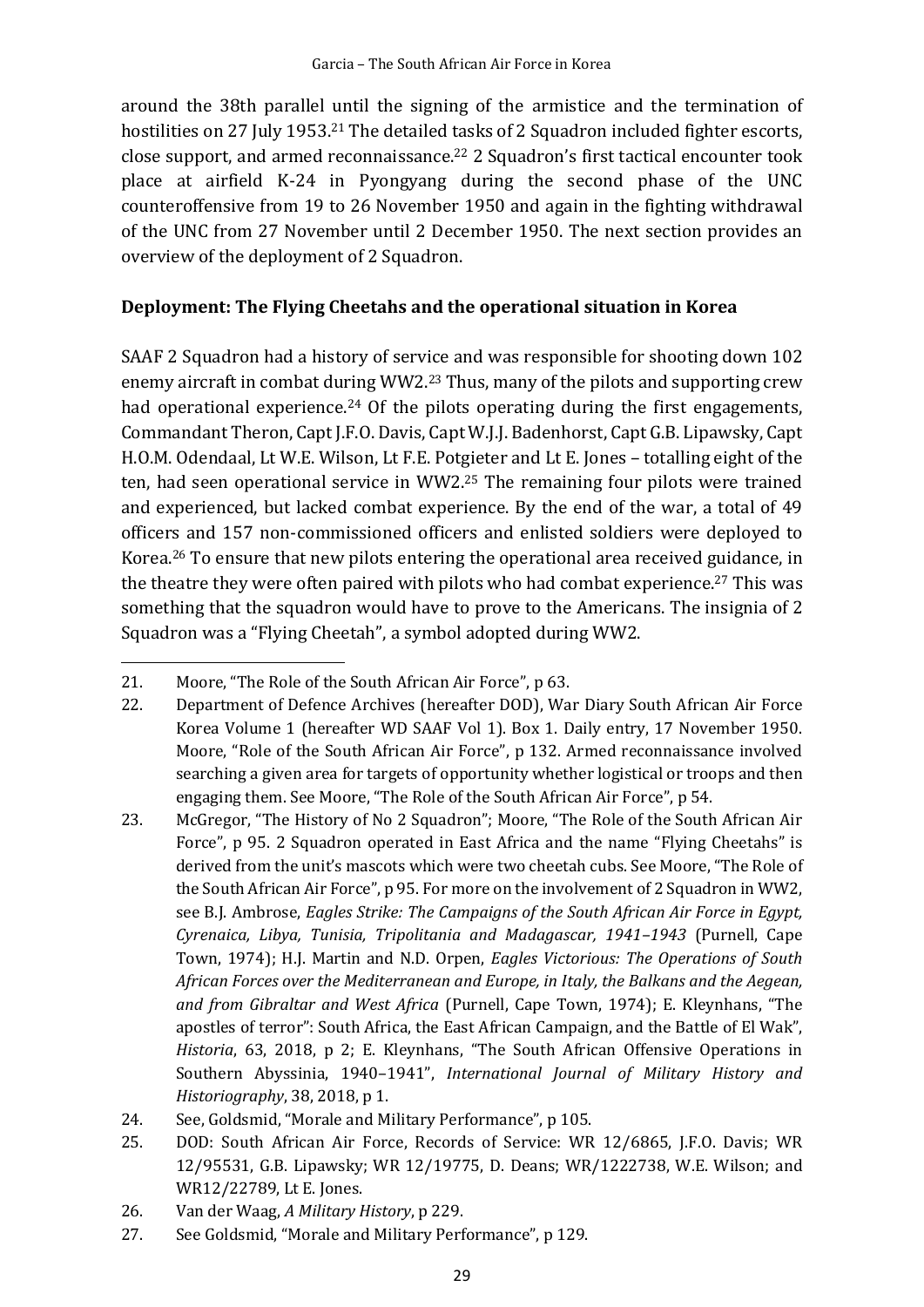There were eighteen officers in 2 Squadron who held key command and administrative posts, as well as 32 pilots and 157 other ranks. The squadron was commanded by a WW2 ace, Commandant S. van Breda Theron. On their arrival in the Far East, 2 Squadron was placed under command of the United States Far East Air Force, <sup>28</sup> underwent a brief conversion training course at Johnson Air Force Base, Japan<sup>29</sup> on 4 November 1950,<sup>30</sup> after which an advance detachment was sent to Korea for further operational training.<sup>31</sup> On 17 November, 2 Squadron arrived at K-9 airfield where its men were placed under the operational command of 18 Fighter Bomber Group. <sup>32</sup> The 18 Fighter Bomber Group comprised two American squadrons, the 12th and 67th Fighter Bomber Squadrons, which were supported by the first detachment of 2 Squadron.<sup>33</sup> The initial reception by the Americans was lukewarm, likely because upon the arrival of the South Africans in Japan, some elements in the US contingent were unsure about their skills and experience. However, an impressive and acrobatic aerial display by Theron soon changed their minds, and the service records of 2 Squadron's pilots provided further assurance.<sup>34</sup> Even so, on 27 November, the South African officers reported that they were not made to feel welcome. The squadron's war diary reads: "… it cannot be said that our relationship is one of complete understanding…there was no sign of the warm and hearty feeling our officers have been accustomed to." The diary also indicated that the other ranks and ground crews received a warmer welcome. <sup>35</sup> 2 Squadron's expectations may have been shaped by their experience in working with a multinational force (a mainly British force) in WW2.

<sup>28.</sup> McGregor, "The History of No 2 Squadron", p 2; Moore, "The Role of the South African Air Force", p 95.

<sup>29.</sup> The first training flights on the F-51 Mustang were on 8 November 1950. See DOD: WD SAAF Vol 1. Box 1. Daily entry, 8 November 1950.

<sup>30.</sup> Moore, "The Role of the South African Air Force", p 112.

<sup>31.</sup> The operational training included lectures on escape and evasion, rescue mission and types and methods of attack. See DOD Archives: WD SAAF Vol 1. Box 1. Daily entry, 18 November 1950.

<sup>32.</sup> 2 Squadron was initially placed under command of 18 Fighter Bomber Group which fell under the administrative control of 6002 Tactical Support Wing. The 6002 Tactical Support Wing was replaced by 18 Fighter Bomber Wing on 1 December 1950. See Moore, "The Role of the South African Air Force", p 95; McGregor, "The History of No 2 Squadron", p 2. Note that 18 Fighter Bomber Group operated independently from 18 Fighter Bomber Wing until January 1953, see G.L. Rottman, *Korean War Order of Battle: United States, UN and Communist Ground, Naval and Air Forces, 1950–1953* (Praeger, London, 2002), p 78. There were 15 Fighter Bomber Groups and Wings and 5 Tactical Support Wings, see J.I. Matray and D.W. Boose (eds), *The Ashgate Research Companion to the Korean War* (Ashgate, Burlington, 2014).

<sup>33.</sup> DOD: WD SAAF Vol 1. Box 1. Daily entry, 17 November 1950. 2 Squadron operated under the command of the Americans for the duration of the Korean War.

<sup>34.</sup> Anon., "The Flying Cheetahs in Korea", *SAAFA Newsletter*, Bloemfontein, June 2012.

<sup>35.</sup> DOD: WD SAAF Vol 2. Box 1. Appendix B to Operation Order No2/50, 27 November 1950.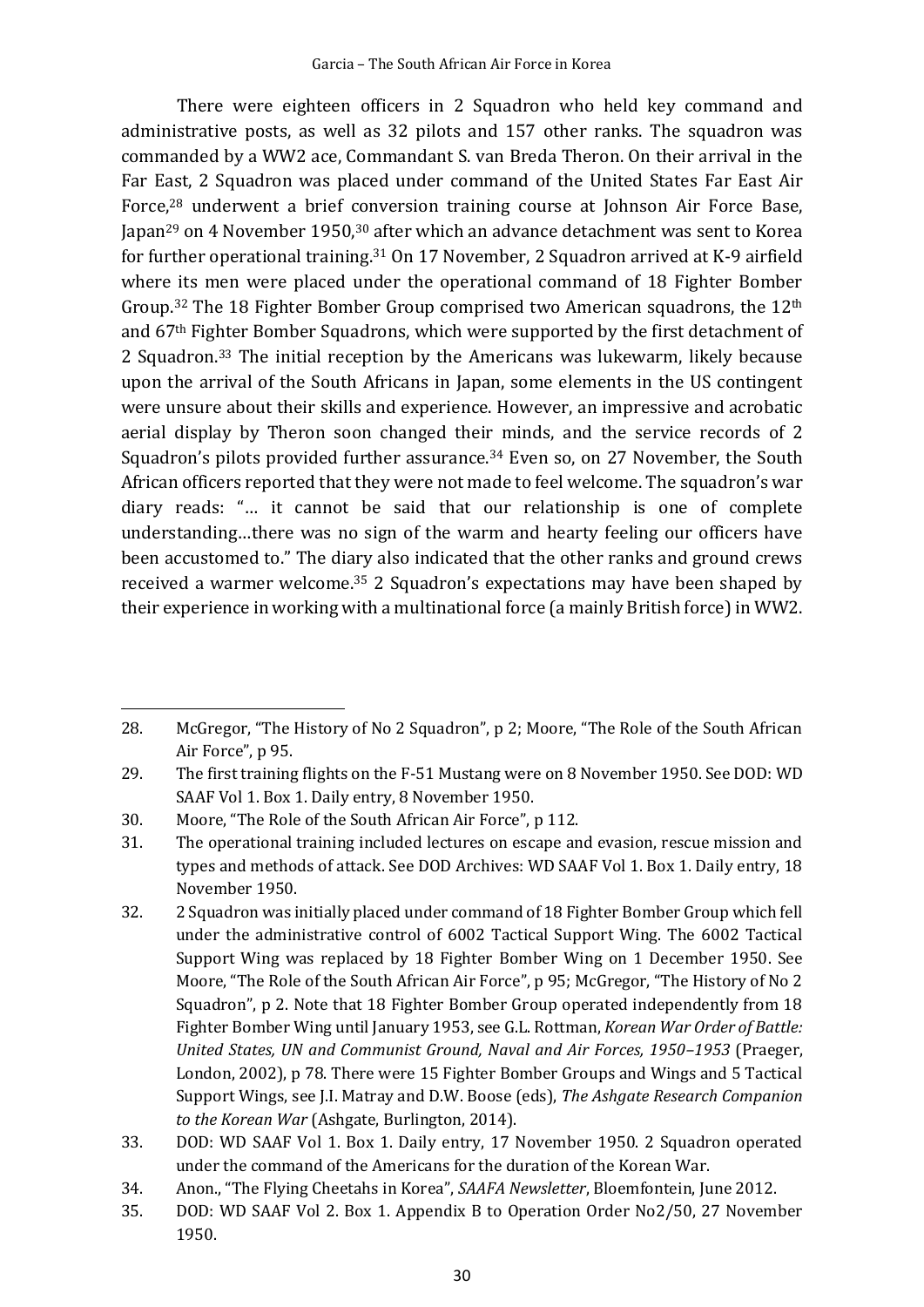The air operations included close support, reconnaissance, fighter escort and interdiction missions and these missions, by the end of the war, took a devastating toll on the South African forces.<sup>36</sup> The US applied an air doctrine that was underpinned by strategic strikes, interdiction, and air superiority. There was also a focus on close air support from WW2.<sup>37</sup> The Royal Australian Air Force contributed No 77 Squadron to the Korean War. Their early exploits were similar to those of the South Africans. Squadron Leader Dick Creswell summed it up:

We were basically doing interdiction work, armed reconnaissance and ground support roles... We were after troop concentrations, transports, bridges, T34 tanks, self-propelled guns, gun emplacements, trains, railway tunnels and stores. Our main target was transport in the early days. If we could block transport on those very tiny roads coming down from North Korea into South Korea it saved the day, for a time anyway.<sup>38</sup>

The first detachment of South African forces comprised well trained and experienced pilots, many of whom served in WW2, where air-combat, close air support, and bombing operations were carried out. The initial combat in the Korean War tested their training and experience in a new context, a new theatre of operations where technology (fighter planes MiG-15s) had evolved. The US strategic strike doctrine was superimposed on tactical doctrine, a tactic 2 Squadron was forced to adopt.<sup>39</sup>

The phases of the conflict can be broadly divided into the invasion of North Korea, the advance to the Yalu, the CCF counteroffensive and UN withdrawal, the return to the 38th parallel, and the stalemate along the main line of resistance (MLR) (refer to Graph 1).

<sup>36.</sup> Department of Veterans' Affairs (DVA), Royal Australian Airforce in the Korean War, DVA Anzac Portal, http://anzacportal.dva.gov.au/wars-and-missions/korean-war-1950-1953/korean-war/armed-forces-korean-war/royal-australian-airforce-koreanwar (accessed 18 September 2020). Comparative research of the first combat experiences of Commonwealth Squadrons in the Korean War is something that requires further attention but falls outside the scope of this article.

<sup>37.</sup> Purdham, "America's First Air Battles", pp 5–7.

<sup>38.</sup> DVA, Royal Australian Airforce in the Korean War, DVA Anzac Portal, http://anzacportal.dva.gov.au/wars-and-missions/korean-war-1950-1953/koreanwar/armed-forces-korean-war/royal-australian-airforce-korean-war (accessed 18 September 2020).

<sup>39.</sup> Goldsmid, "Morale and Military Performance", p 16.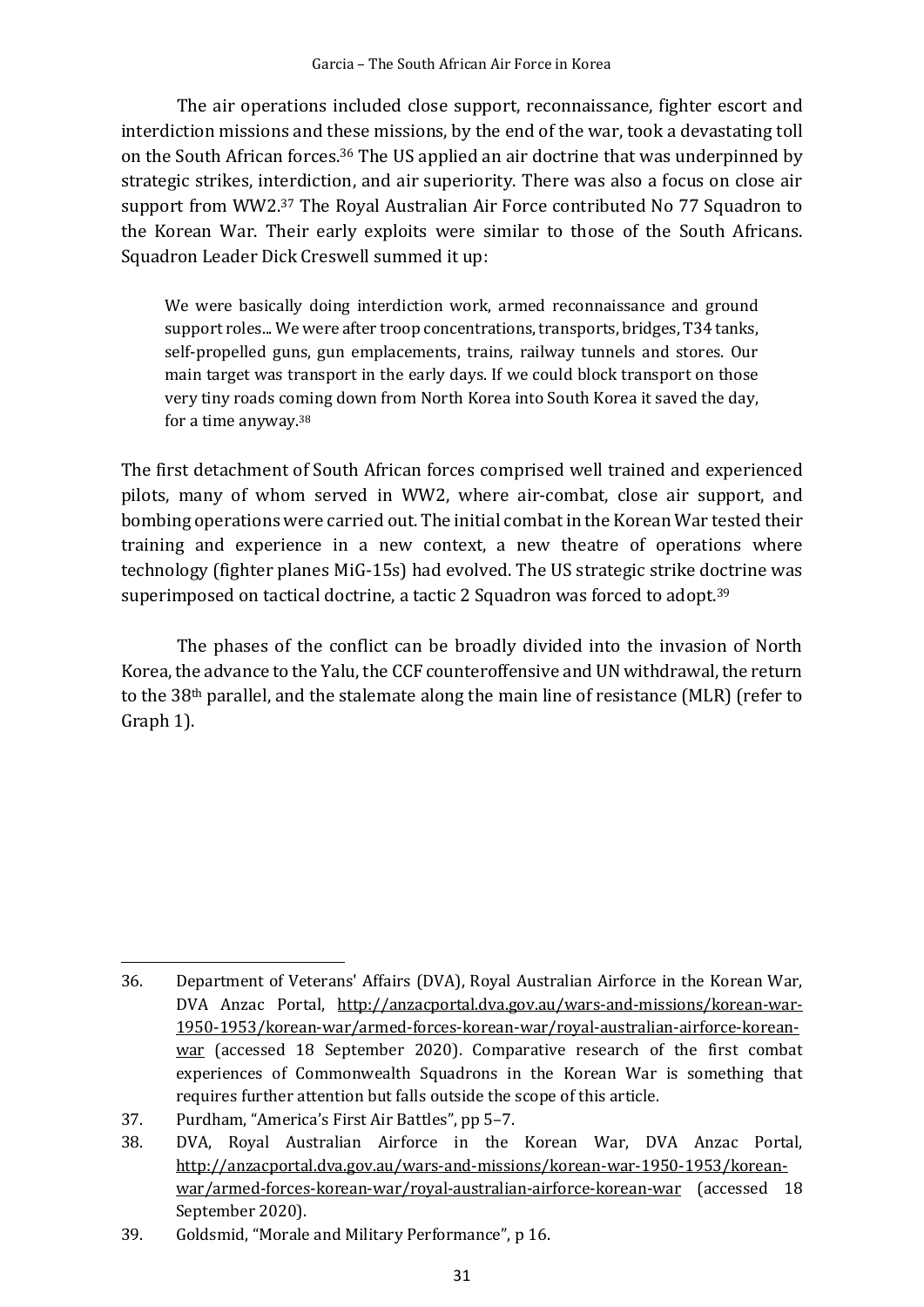

### **Graph 1**: The Main Phases of the Korean War. 40

Using the above graph, taken from Moore's study, 2 Squadron's first tactical encounter occurred during Phase 2 and 3. The first three phases of the Korean War were fluid, characterised by mobile operations from both sides. By mid-September, before the arrival of 2 Squadron, UN forces seized the initiative through the Inchon landings which allowed MacArthur to break through the Pusan perimeter forcing the North Korean forces into retreat.<sup>41</sup> The Inchon landing severed the supply lines of the

<sup>40.</sup> Moore, "The Role of the South African Air Force", p 95; Moore, "The South African Air Force in Korea: An Assessment", p 9.

<sup>41.</sup> W.T. Y'Blood, *Down in the Weeds: Close Air Support in Korea* (Create Space Independent Publishers, 2015), p 18.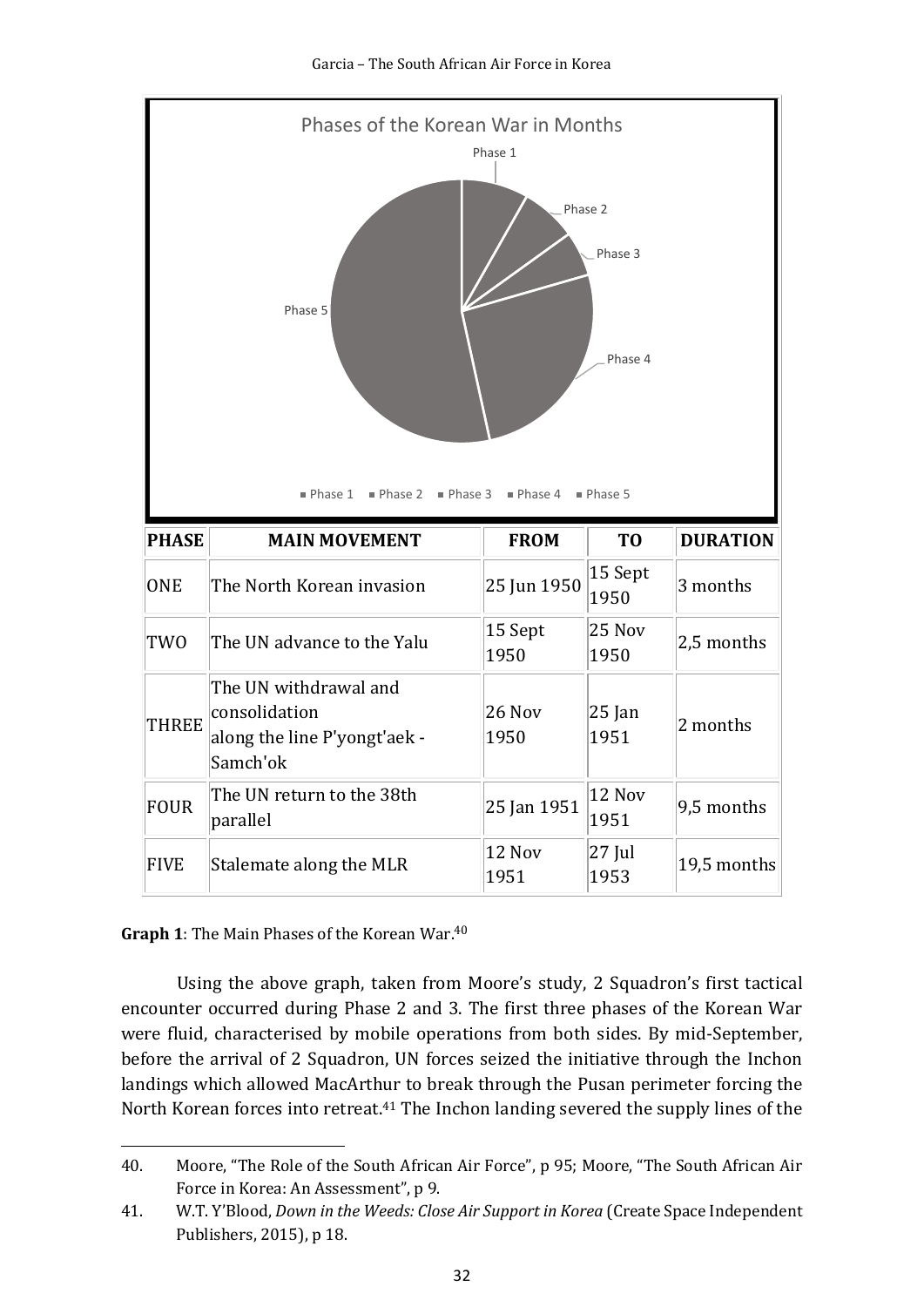North Korean forces fighting well to the south, which was the main reason for their disintegration, allowing the UN forces in the Pusan Perimeter to advance north. The UNC advance on the Yalu River was for the most part unopposed. This offensive resulted in the collapse of North Korean morale. <sup>42</sup> Late October and early November 1950 was a tipping point in the war. China's leader Mao Ze Dong deployed an army group to Korea during October and November comprising four armies of approximately 180 000 soldiers in total.

The CCF numbers increased dramatically during November 1950, which gave them the confidence to push the initiative and go on the offensive. The Chinese intervention proved problematic for the UNC and the US at the strategic, operational and tactical levels, however. <sup>43</sup> China's support of North Korea escalated the intensity of the conflict. The role of airpower, in the pure sense, came to the fore which took the form of a UNC interdiction campaign. The US government, under President Harry S. Truman, approved the campaign in November 1950, and the interdiction mission involved 79 B-29 Bombers which then attacked bridges and key positions on the Yalu River.<sup>44</sup> South Africa's role was focused on the tactical level in providing close air support.

## **2 Squadron's first tactical encounter**

Before the CCF intervention, the UNC advance steamrolled the North Korean forces to retreat northward to the Yalu River. Many of the North Korean forces were cut off in the south or in the hills. The final UNC advance on the North Korean forces during the second phase of the war involved X Corps with support from the US 7th Infantry Division and the US 1st Marine Division. There were in effect two prongs to the advance; the main force advancing north from Pyongyang and X Corps advancing from the port of Wonsan. <sup>45</sup> The air force advanced and occupied the North Korean airfields as the front lines moved further north. The 18 Fighter Bomber Group (to which 2 Squadron was attached) initially deployed within the Pusan perimeter (K-9) and before their relocation to K-24, had to fly a long distance to support the advancing UN forces.<sup>46</sup> The forward element of 2 Squadron comprised five aircraft, its pilots, and

<sup>42.</sup> A. Vick, D. Orlofsky and S. Jones, *The Stryker Brigade Combat Team: Rethinking Strategic Responsiveness and Assessing Deployment Options* (Rand, Santa Monica, 2002), p 119.

<sup>43.</sup> A.R. Millet, "The Ground War 1948–1953", in J.I. Matravy and D.W. Boose (eds), *The Ashgate Research Companion to the Korean War* (Ashgate, Burlington, 2014), p 120.

<sup>44.</sup> D.M. Goldstein and H.J. Maihafer, *The Korean War: The Stories and the Photographs* (Potomac, Washington, 2000), p 87. The aim of air interdiction in the Korean War was to break the enemy's communication lines and cut off supplies to the front. See W.W. Momyer, *Airpower in Three Wars* (Air University Press, Alabama, 2003), p 173.

<sup>45.</sup> Moore, "The Role of the South African Air Force", p 127.

<sup>46.</sup> Y'Blood, *Down in the Weeds*, p 20.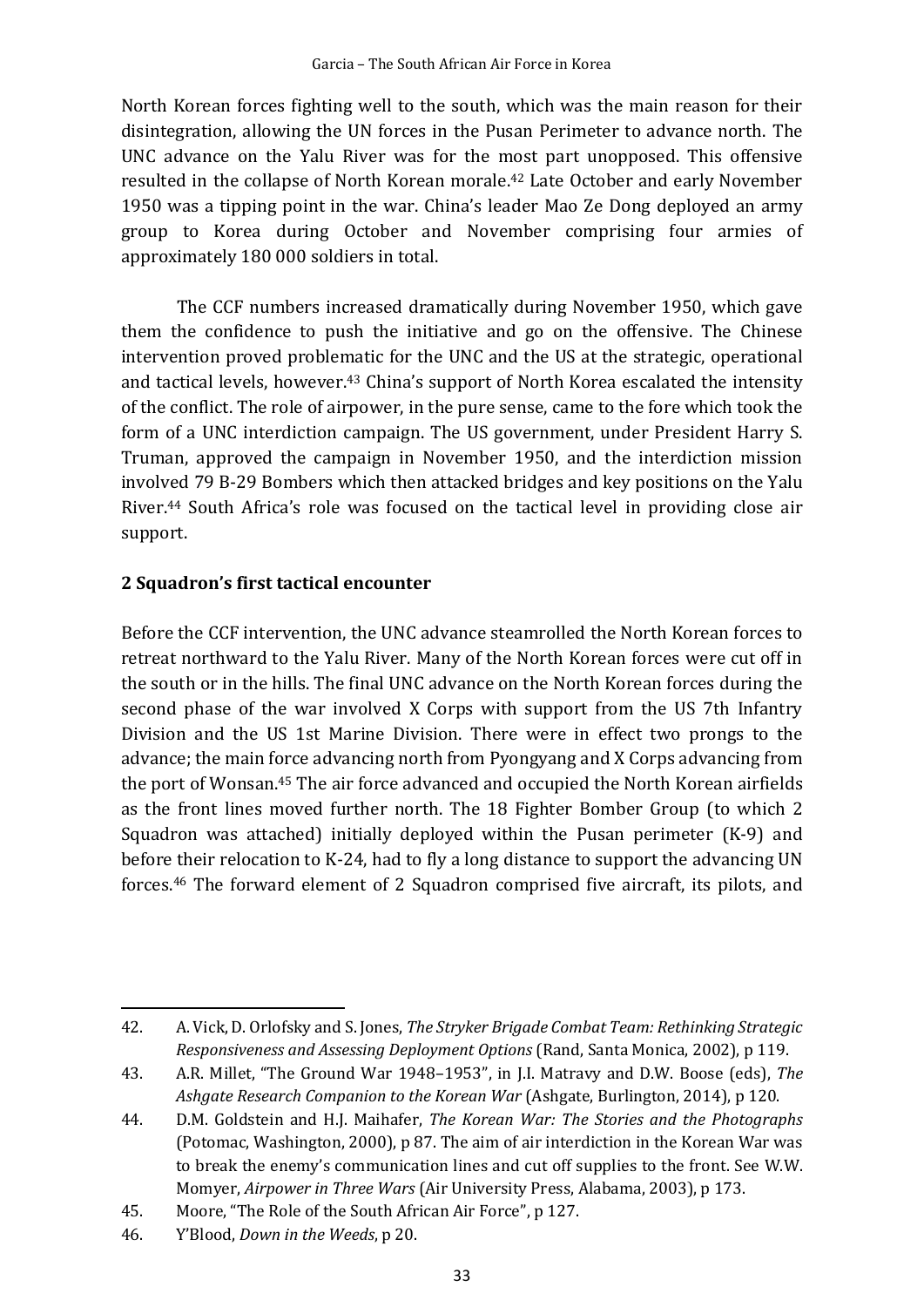supporting personnel. <sup>47</sup> To support the advance, the movement of 18 Fighter Bomber Group was given priority. 48

On 19 November 1950, 2 Squadron flew four combat sorties. The squadron's missions included close support and armed reconnaissance sorties, <sup>49</sup> which were directed at the CCF in and around T'each'on.<sup>50</sup> 2 Squadron's F-51D Mustangs were armed with two napalm bombs, six five-inch forward-firing aircraft rockets and six 12.7mm machineguns per aircraft.<sup>51</sup> The Mustangs had been developed during WW2 but in the Korean War they were better suited for ground support rather than for air combat. The squadron's role was to provide tactical air support for the US Air Force's strategic airstrikes. As a result, the South African Air Force was required to fly low altitude, high-speed operations, which were dangerous, and often received considerable concentrations of enemy flak.<sup>52</sup> Departing from airfield K-9 in Pusan, the South African sorties completed their missions and then landed in airfield K-24 in Pyongyang (east) in support of the advancing ground forces. <sup>53</sup>

# *First Tactical Encounter: Stage 1*

The first 2 Squadron sortie comprised two Mustangs, piloted by Commandant Theron, the seasoned commander, and Captain G.B. Lipawsky. <sup>54</sup> Taking off from K-9 airfield at 07:10 on 19 November, they destroyed thirteen camouflaged objects as well as five vehicles. The results of the mission were recorded as "satisfactory"in 2 Squadron's war diary. On completion of their mission, they landed in K-24. <sup>55</sup> The recording of operations during a war is generally influenced by the norms of a given military. There is little or no space for emotion in these accounts – a factual recording was the standard practice.<sup>56</sup>

<sup>47.</sup> DOD: WD SAAF Vol 1. Box 1. Daily entry, 18 November 1950. The rest of the 2 Squadron remained at Johnson Air Force Base in Japan.

<sup>48.</sup> DOD: WD SAAF Vol 1. Box 1. Daily entry, 18 November 1950; DOD: Archives. WD SAAF Vol 1. Box 1. Daily entry, 19 November 1950.

<sup>49.</sup> DOD: WD SAAF Vol 1. Box 1. Daily entry, 19 November 1950.

<sup>50.</sup> Moore, "The Role of the South African Air Force", p 132.

<sup>51.</sup> DOD: WD SAAF Vol 1. Box 1. Operational record, first mission, 19 November 1950.

<sup>52.</sup> Goldsmid, "Morale and Military Performance", p 164. The use of Mustangs as the aircraft of choice for close air support was less than ideal because they were soon to be outdated. See Goldsmid, "Morale and Military Performance" for a discussion on the comparison of a "strategic air force" in a tactical role and the impact on morale.

<sup>53.</sup> DOD: WD SAAF Vol 1. Box 1. Daily entry, 19 November 1950.

<sup>54.</sup> For the purposes of this research the first operational sortie in the Korean War is determined as the first mission conducted by SAAF 2 Squadron. There was one prior operational flight conducted by Commandant Pretorius, the SAAF liaison officer, who flew a bomber escort mission in early October 1950. See Moore, "The Role of the South African Air Force", p 132.

<sup>55.</sup> DOD: WD SAAF Vol 1. Box 1. Operational record, first mission, 19 November 1950.

<sup>56.</sup> This is not to say that soldiers did not experience emotion but rather that war diaries, generally, did not capture them.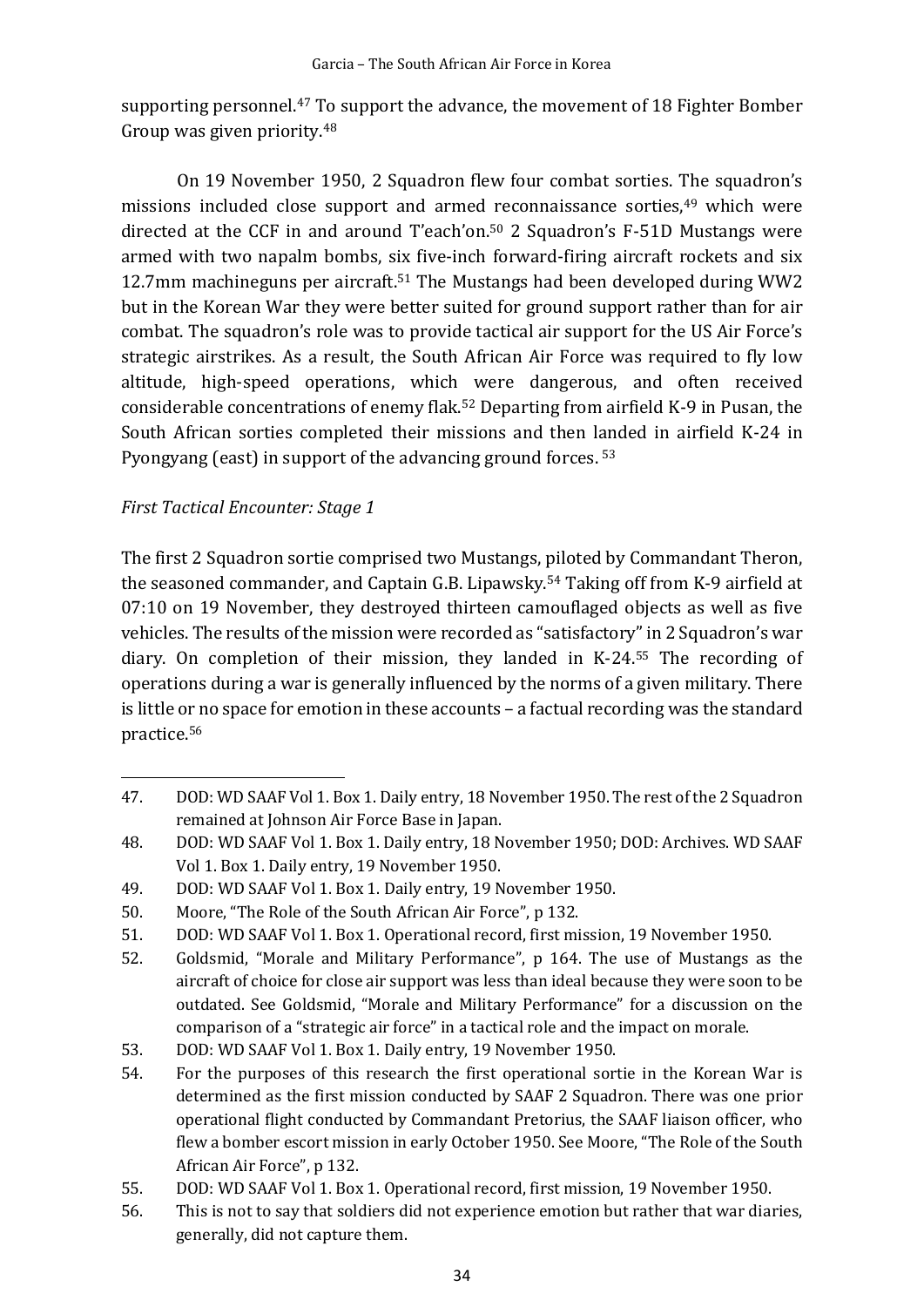The second sortie, on 19 November, saw two Mustangs take off at 09:00 from K-9 airfield. They observed a roadblock set up by the North Koreans and Captains J.F.O. Davis and W.J.J. Badenhorst engaged it with rocket fire, destroying one vehicle. The third mission of the day was the second sortie of Theron and Lipawsky. They destroyed a building, believed to have been an ammunition dump, using napalm. <sup>57</sup> As a part of their flight, they confirmed that the roadblock had in fact been destroyed by the previous sortie.<sup>58</sup> The final sortie on 19 November was also a close support mission flown by Davis and Badenhorst. They attacked an enemy position on a ridge and reported that before returning to K-24 they had observed camouflaged objects burning. <sup>59</sup> The first operational sorties were successful and were assisted by good weather and clear visibility. Four of the squadron's five Mustangs were used for the missions on 19 November and the fifth one was ferried to K-24 airfield by Captain H.O.M. Odendaal on the same day.<sup>60</sup> From 20 November, 2 Squadron operated from K-24 until the unit was withdrawn southwards in early December 1950. 2 Squadron only conducted one operational sortie, involving 2 Mustangs commanded by pilots Odendaal and Lipawsky in a close support mission. They engaged and destroyed a train and two trucks, and the mission was described as highly successful by the US command.<sup>61</sup>

The area of 2 Squadron's operations was restricted to a narrow belt ranging from about 80 to 100 kilometres to the Yalu River.<sup>62</sup> Two reconnaissance missions were sent out on 21 November 1950. The first mission attacked and destroyed an ammunition dump and five warehouses. The second sortie of the day was a reconnaissance mission and involved three Mustangs. No targets were engaged during the mission, but a building surrounded by barbed wire was observed. This was the first South African mission that reached the Yalu.<sup>63</sup> On 22 November, an armed reconnaissance mission was launched and directed at targets of opportunity.<sup>64</sup> The mission was successful and ten large warehouses were destroyed before low cloud cover compromised the pilot's visibility and forced them to return to base.<sup>65</sup>

<sup>57.</sup> Napalm is an incendiary weapon. The term "napalm" came about as a portmanteau of aluminium naphthenate and aluminium palmitate which are the essential flammable components of the explosive compound.

<sup>58.</sup> DOD: WD SAAF Vol 1. Box 1. Operational record, third mission, 19 November 1950.

<sup>59.</sup> DOD: WD SAAF Vol 1. Box 1. Operational record, fourth mission. 19 November 1950.

<sup>60.</sup> Moore, "The Role of the South African Air Force", p 132. See also DOD: WD SAAF Vol 1. Box 1. Daily entry, 19 November 1950.

<sup>61.</sup> DOD: WD SAAF Vol 1. Box 1. Operational record, first mission, 20 November 1950.

<sup>62.</sup> Moore, "The Role of the South African Air Force", p 137.

<sup>63.</sup> DOD: WD SAAF Vol 1. Box 1. Operational record, second mission. 21 November 1950.

<sup>64.</sup> Unplanned strikes are where there are no pre-selected targets.

<sup>65.</sup> DOD: WD SAAF Vol 1. Box 1. Operational record, second mission, 22 November 1950. The operational report goes on to mention that two napalm bombs were deployed. They missed the warehouses and landed in a populated area. These attacks most likely bordered the limits of acceptable collateral damage and should be considered for further investigation in terms of war crimes.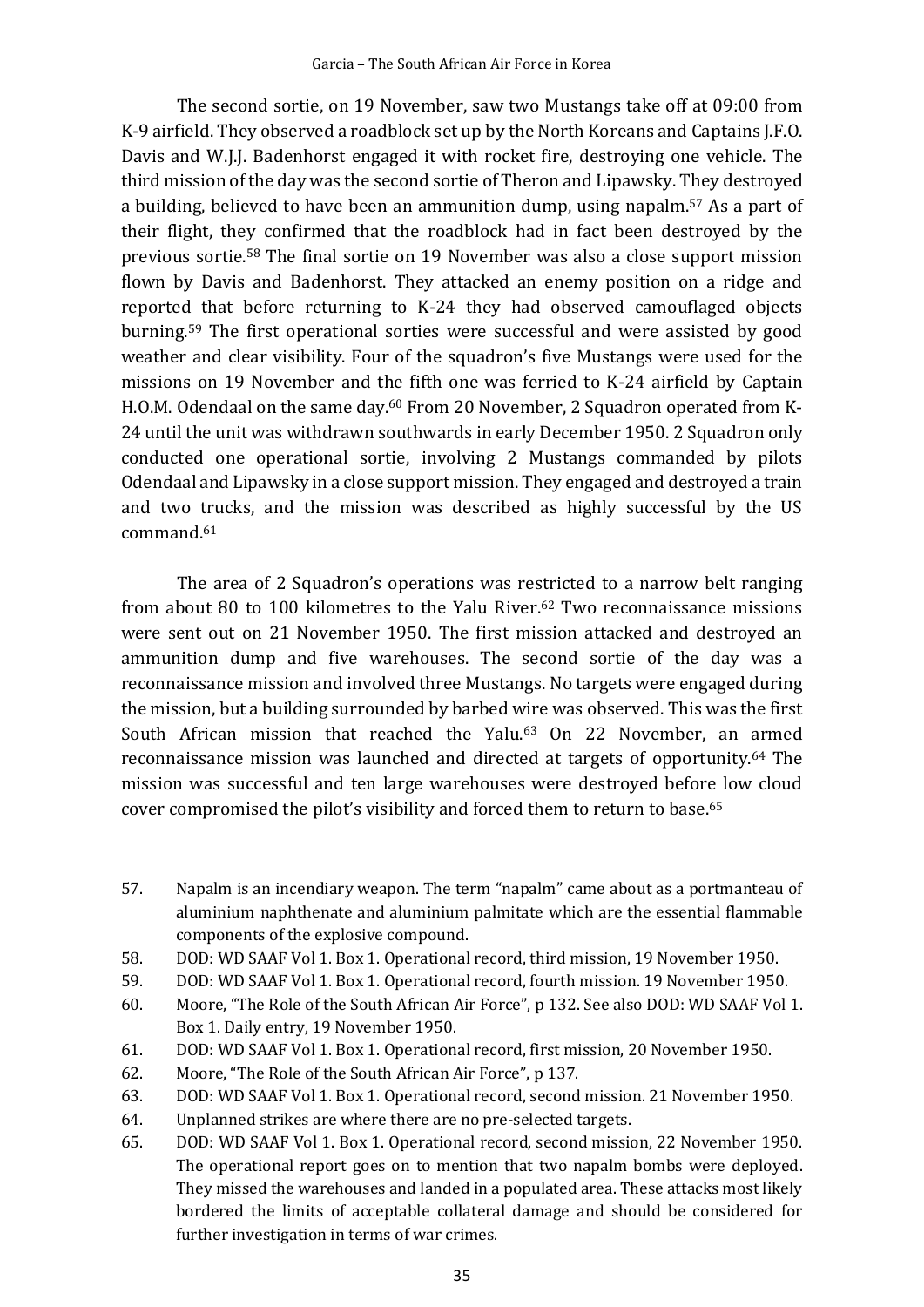There was only one mission conducted on 23 November 1950. This was a close support mission comprising two Mustangs piloted by Theron and Davis. The target was situated on a hill and the topography, in combination with poor visibility as well as a powerline running over the position, made for a difficult approach. The South Africans managed to strafe the position with rockets and machinegun fire. However, the results of the attack were inconclusive.<sup>66</sup> On 24 November, the squadron was told that the UNC was planning a major offensive: this was MacArthur's "home by Christmas" offensive to complete the occupation of North Korea. The all-out offensive commenced on 24 November, <sup>67</sup> and the war diary of 2 Squadron indicates that the men were keen to support the advance. There were indications in the war diary that most of the personnel were confident that the UNC would be successful, a perception created largely by MacArthur's claims that the conflict would end by Christmas 1950.<sup>68</sup> The entry reads that it would have been advantageous if all aircraft had been present in K-24 to bolster air combat operations. <sup>69</sup> Regardless of perceptions, the reality on the ground proved different.

The UNC offensive was limited by logistical demands and only began on 24 November.<sup>70</sup> 2 Squadron supported the UN offensive with three sorties on 24 November. The first mission was a close support mission conducted by Lipawsky and Lieutenant D. Deans. The pilots engaged and destroyed two mortar positions and killed an estimated 50 troops. The action was commended by the air controller. <sup>71</sup> A Harvard Spotter was used as the air controller to identify targets and guide airstrikes.<sup>72</sup> Before aerial controllers were introduced, forward air controllers operated from vehicles, although they were vulnerable to ground attack, and experienced technical problems with radio communications. The use of airborne controllers simplified communications, was safer and more efficient, and produced better results. These air

<sup>66.</sup> DOD: WD SAAF Vol 1. Box 1. Operational record, first mission, 23 November 1950.

<sup>67.</sup> B.C. Mossman, *United States Army in the Korean War: Ebb and Flow November 1950–July 1951* (US Government Printing Office, Washington, 1990), p 3.

<sup>68.</sup> L.H. Brune, *The Korean War: Handbook of the Literature and Research* (Greenwood, London, 1996), p 412.

<sup>69.</sup> DOD: WD SAAF Vol 1. Box 1. Daily entry, 24 November 1950.

<sup>70.</sup> T.J. Gough, *U.S. Army Mobilization and Logistics in the Korean War: A Research Approach*  (US Government Printing Office, Washington, 1987), p 77.

<sup>71.</sup> DOD: WD SAAF Vol 1. Box 1. Operational record, first, second and third missions, 24 November 1950.

<sup>72.</sup> Ground-air operations as conducted in WW2 and at the beginning of the Korean War are discussed in, War Department, *FM 31–35 Basic Field Manual Aviation in Support of Ground Forces* (US Government Printing Office, Washington, 1942). For more detail on the development of ground-air operations see, J. Farmer and M.J. Strumwasser, "The Evolution of the Airborne Forward Air Controller: An Analysis of Operations in Korea", *United States Air Force Project Rand, Memorandum RM 5430 PR*, 1967. Initially, Tactical Air Control Parties (TACPs) and Forward Air Controllers (FACs) were used to control air strikes on the front lines in accordance with ground-air operations doctrine.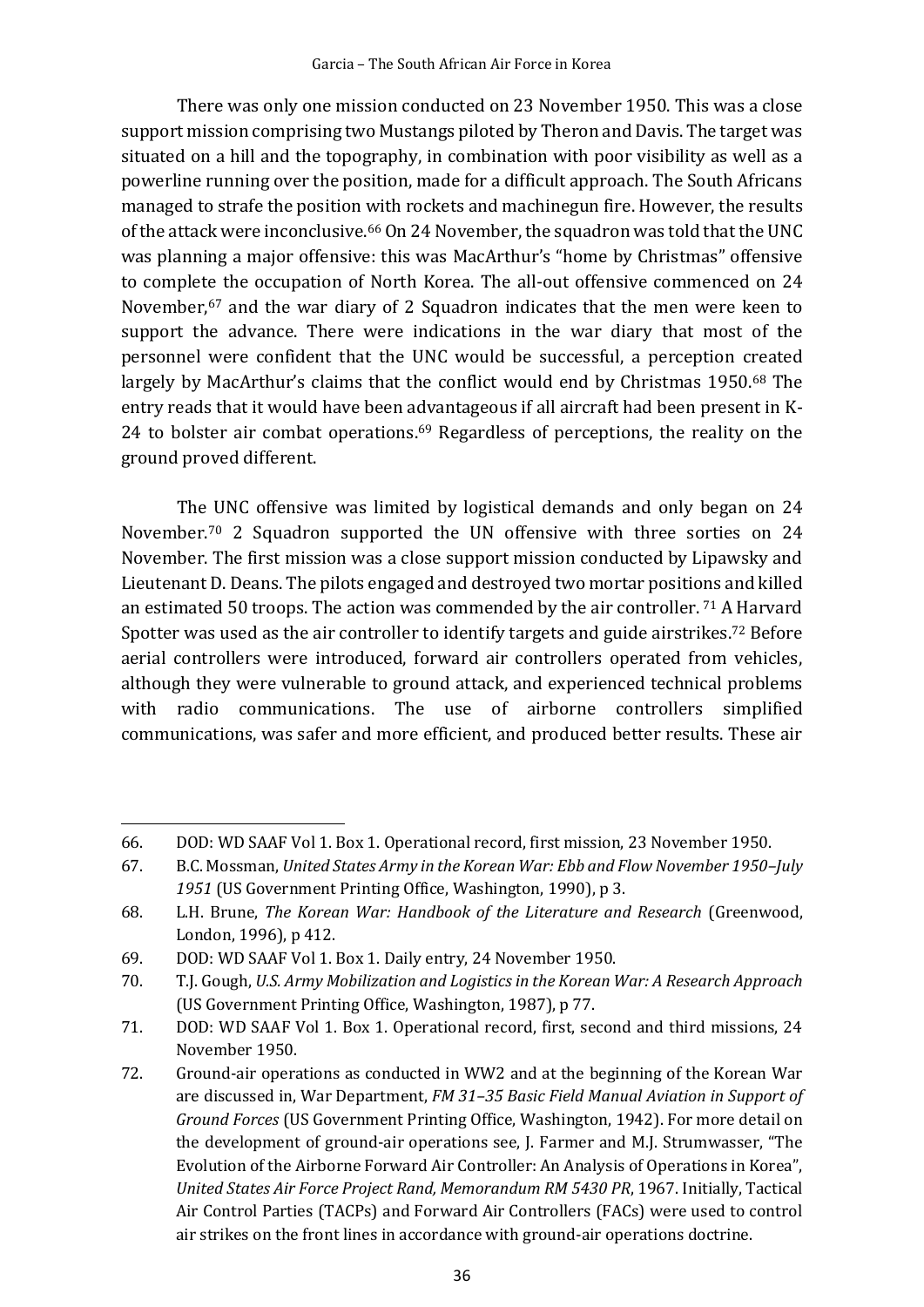controllers were codenamed "mosquitoes" because of the call sign attached to the aircraft.<sup>73</sup> 4 Mosquito Squadron was attached to 18 Fighter Bomber Group.<sup>74</sup>

The second mission of 24 November involved two Mustangs escorting a US minesweeper. The mission eventually had to be abandoned due to engine troubles and Badenhorst and Lt. E. Jones returned to K-24. The third and final 2 Squadron mission for 24 November involved two aircraft piloted by Davis and W.E. Wilson, which destroyed two vehicles, one "camouflaged object", and a self-propelled gun.<sup>75</sup> Despite the best efforts of the UNC, the CCF's counter-offensive, which commenced on 25 November, sent MacArthur's forces into a headlong retreat. Mao Ze Dong was fixated on a military decision and at this point was opposed to talk of a negotiated peace.<sup>76</sup> The UNC had to undertake, in the words of Korean War historian Jonathan Pollack, "the most infamous retreat in American military history". 77

The UN forces put up some resistance but after several days of combat engagement the UNC were forced to retreat. The quantity of combat aircraft was raised to three Mustangs per mission on 25 November – increasing the close support to ground operations. Lipawsky, Richter and Odendaal flew the first combat support mission and attacked a detachment of troops with inconclusive results. The second and last sortie for the day targeted a roadblock which was blocking UNC forces. The roadblock was destroyed, and an unknown number of troops were killed.<sup>78</sup> Destroying the roadblocks allowed the UN forces to withdraw more efficiently and lowered the chances of their being ambushed. The K-23 airfield was bombed on the evening of 25 November destroying six US Air Force F-51 Mustangs.<sup>79</sup> The aerial bombing was indicative of the impending CCF counteroffensive. The Chinese military strength north of the Yalu River reached approximately 180 000 in early November. McArthur underestimated the Chinese forces, rather focusing on his plans of advance and the possibility of a conclusive victory.<sup>80</sup>

<sup>73.</sup> D.W. Boose, "The Army View of Close Air Support in the Korean War", in J. Neufeld and G.M. Watson (eds), *Coalition Air Warfare in the Korean War 1950–1953* (Osprey, Maryland, 2002), p 103; and Y'Blood, *Down in the Weeds*, p 9.

<sup>74.</sup> DOD: WD SAAF Vol 1. Box 1. Daily entry, 21 November 1950.

<sup>75.</sup> DOD: WD SAAF Vol 1. Box 1. Operational record, first, second and third missions, 24 November 1950.

<sup>76.</sup> C. Jian, *China's Road to the Korean War: The Making of the Sino-American Confrontation* (Columbia University Press, New York, 1994), p 212.

<sup>77.</sup> Jonathan Pollack, quoted in P.M. Edwards, *United Nations Participants in the Korean War: 45 Contributions of 45 Member Countries* (McFarland & Co., Jefferson: NC, 2013), p 54; and Jian, *China's Road*, p 212.

<sup>78.</sup> DOD: WD SAAF Vol 1. Box 1. Operational record, first and second missions, 25 November 1950.

<sup>79.</sup> DOD: WD SAAF Vol 1. Box 1. Daily entry, 25 November 1950.

<sup>80.</sup> D. Vego, *Joint Operational Warfare: Theory and Practice* (Naval War College Press, Newport, 2007), pp viii, 31.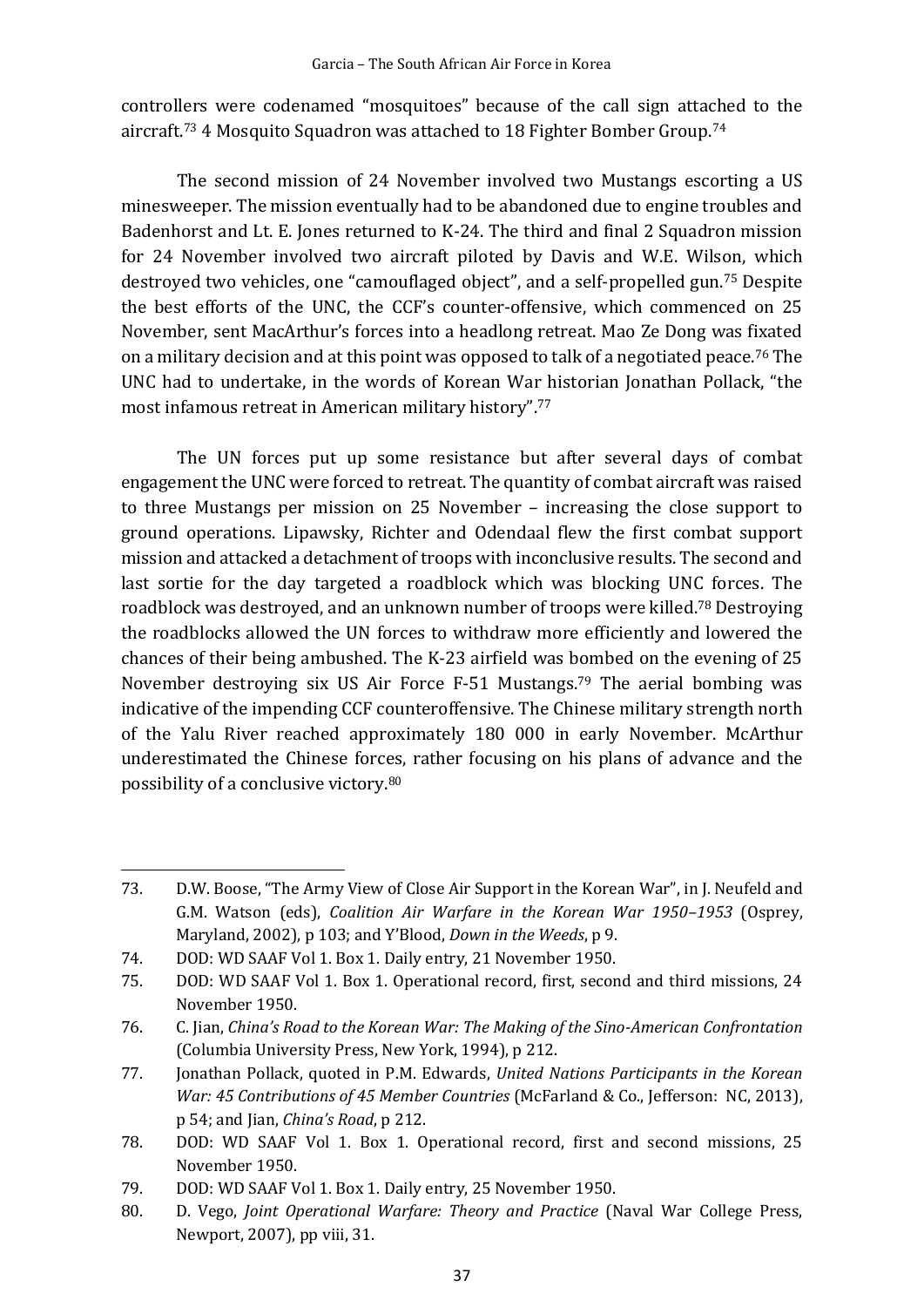Mao ordered the Chinese forces on the North Korean border to be on the defensive until they had adequate air support. UNC air superiority was a central concern for the CCF. Mao entered discussions with Stalin for the provision of Soviet aircraft to support the Chinese ground forces. The appearance of MIG-15s in November 1950 was a clear indication of Russian involvement.<sup>81</sup> This challenged the UNC air superiority, and 2 Squadron became aware of the MIG-15 threat when they were spotted on 26 November, which coincided with the bombing of K-23 airfield.<sup>82</sup> The pilots of 2 Squadron were very concerned about the appearance of MIGs and, with good reason, they were convinced that their Mustangs were not up to the challenge of defeating MIG-15s. Goldsmid goes on to say "the South Africans realised that they could never outrun the communist jets, and so utilised the tight, low altitude, slow turning circles of the Mustang". <sup>83</sup> SAAF service personnel penned their concerns in a letter that was later read to the House of Assembly. The letter put forward that "South African pilots felt they were at a distinct disadvantage when they compared their aircraft with the Communist jets". <sup>84</sup> The conflict entered a high-intensity phase from 25 November 1950 until January 1951. The number of aircraft per mission was increased and most missions were close-support sorties.

## *First Tactical Encounter: Stage 2*

The CCF counter-offensive destabilised the UNC ground forces. However, UN forces maintained air superiority and conducted close support as well as air interdiction missions.<sup>85</sup> The air operations of 26 November involved two close support missions of three aircraft each. The first sortie was piloted by Davis, Badenhorst and Wilson, who attacked a troop position with inconclusive results. The sortie missed the target with their napalm; however, they deployed their rockets and conducted strafing runs. The second close support mission was more successful in finding targets. Three buildings were destroyed and a troop entrenchment was napalmed, killing an estimated 300 soldiers.<sup>86</sup>

<sup>81.</sup> X. Zhang, *Red Wings over the Yalu: China, the Soviet Union and the Air War in Korea*  (Texas A & M University Press, College Station, 2002) pp 74–79.

<sup>82.</sup> DOD: WD SAAF Vol 1. Box 1. Daily entry, 26 November 1950. See also R.F. Futrell, *US Air Force in Korea, 1950–1953* (US Govt Printer, Washington, 1996), p 285; and K.P. Werrell, *Sabres over MiG Alley: The F-86 and the Battle for Air Superiority in Korea* (Naval Institute Press, Annapolis, 2005).

<sup>83.</sup> Goldsmid, "Morale and Military Performance", p 110.

<sup>84.</sup> Moore, "The Role of the South African Air Force", p 79. Also referenced in Goldsmid, "Morale and Military Performance", p 110.

<sup>85.</sup> Moore, "The Role of the South African Air Force", p 152.

<sup>86.</sup> DOD: WD SAAF Vol 1. Box 1. Operational record, first and second missions, 26 November 1950.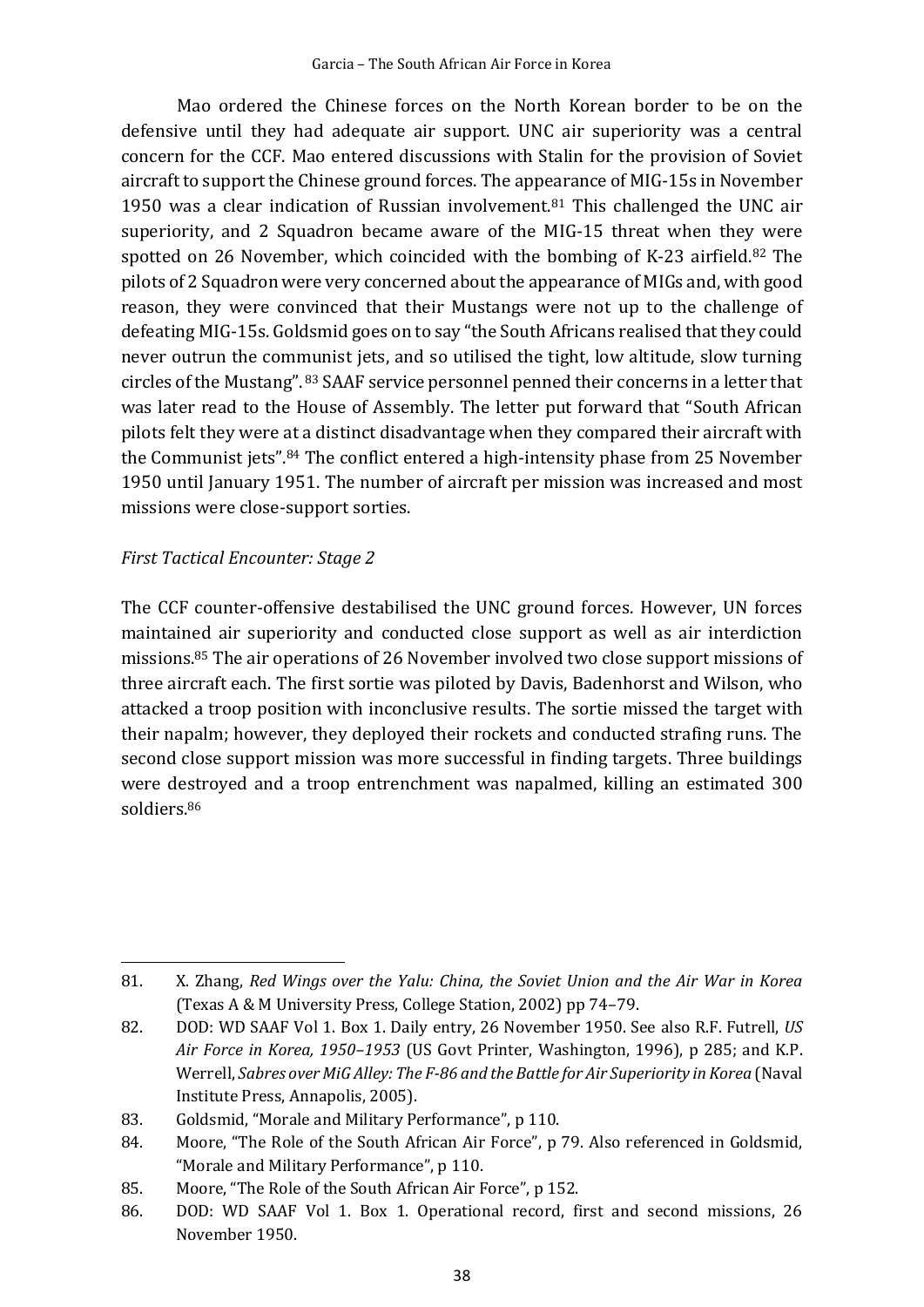On 27 November, 2 Squadron provided the maximum sorties, three close support missions, to cover the retreat of the UNC ground forces.<sup>87</sup> McArthur met with his subordinate commanders in Tokyo on 28 November. The main consideration was the preservation of as much of the UNC ground forces as possible.<sup>88</sup> The gravity of the situation dawned on the soldiers of the K-24 base when the station commander told all personnel to be on standby for a rapid withdrawal. There was only one close support mission on 28 November which incorporated all the serviceable Mustangs available in 2 Squadron. The squadron attacked a village and destroyed an undetermined number of warehouses as well as nine vehicles, and killed a large number of troops.<sup>89</sup>

On 29 November, 2 Squadron continued with close support missions, carrying out three missions to shield the retreating UNC forces. The first two missions were directed against troop positions, which achieved inconclusive results. The third close support mission destroyed fifteen buildings and killed many troops.<sup>90</sup> The encroaching CCF offensive hit close to home when on 29 November an attempt was made on the life of the station commander at  $K-23.91$  By late November the situation in Korea was crystallising and it became apparent that the air force was one of the few offensive elements left at the disposal of the UN. The SAAF pilots and supporting crew worked around the clock to repair runways and aircraft. <sup>92</sup> 2 Squadron's war diary includes a commendation for the armourers who managed to keep the Mustangs armed under gruelling conditions and with a lack of tools and equipment.<sup>93</sup>

A disappointed 2 Squadron team described the retreating UNC ground forces as "pathetic". The discussions between the SAAF and the Army units that retreated past K-24 in late November 1950 mention the weary accounts by UNC forces that had been ambushed and attacked without mercy. In summing up the situation, 2 Squadron's war diary is melancholy:"… this war is surely going the wrong way".<sup>94</sup> There was no respite for the UNC forces on 30 November. and close air missions were deployed continuously in attempts to cover the UN retreat. McArthur's "home before Christmas offensive" was now an impossibility. On 30 November, 2 Squadron conducted four close support missions aimed at stemming the flow of communist forces at strategic bridges. <sup>95</sup> The preservation of the UN forces was MacArthur's main concern and any attempt to slow the advance of the CCF won time and space for the UNC.

- 89. DOD: WD SAAF Vol 1. Box 1. Operational record, first mission and second missions, 28 November 1950.
- 90. DOD: WD SAAF Vol 1. Box 1. Operational record, first second and third missions, 29 November 1950.
- 91. DOD: WD SAAF Vol 1. Box 1. Daily entry, 29 November 1950.
- 92. McGregor, "The History of No 2 Squadron", p 4.
- 93. DOD: WD SAAF Vol 1. Box 1. Daily entry, 28 November 1950.
- 94. DOD: WD SAAF Vol 1. Box 1. Daily entry, 29 November 1950.
- 95. DOD: WD SAAF Vol 1. Box 1. Operational record, first second, third and fourth missions, 30 November 1950.

<sup>87.</sup> DOD: WD SAAF Vol 1. Box 1. Operational record, first and second missions, 27 November 1950.

<sup>88.</sup> Moore, "The Role of the South African Air Force", p 142.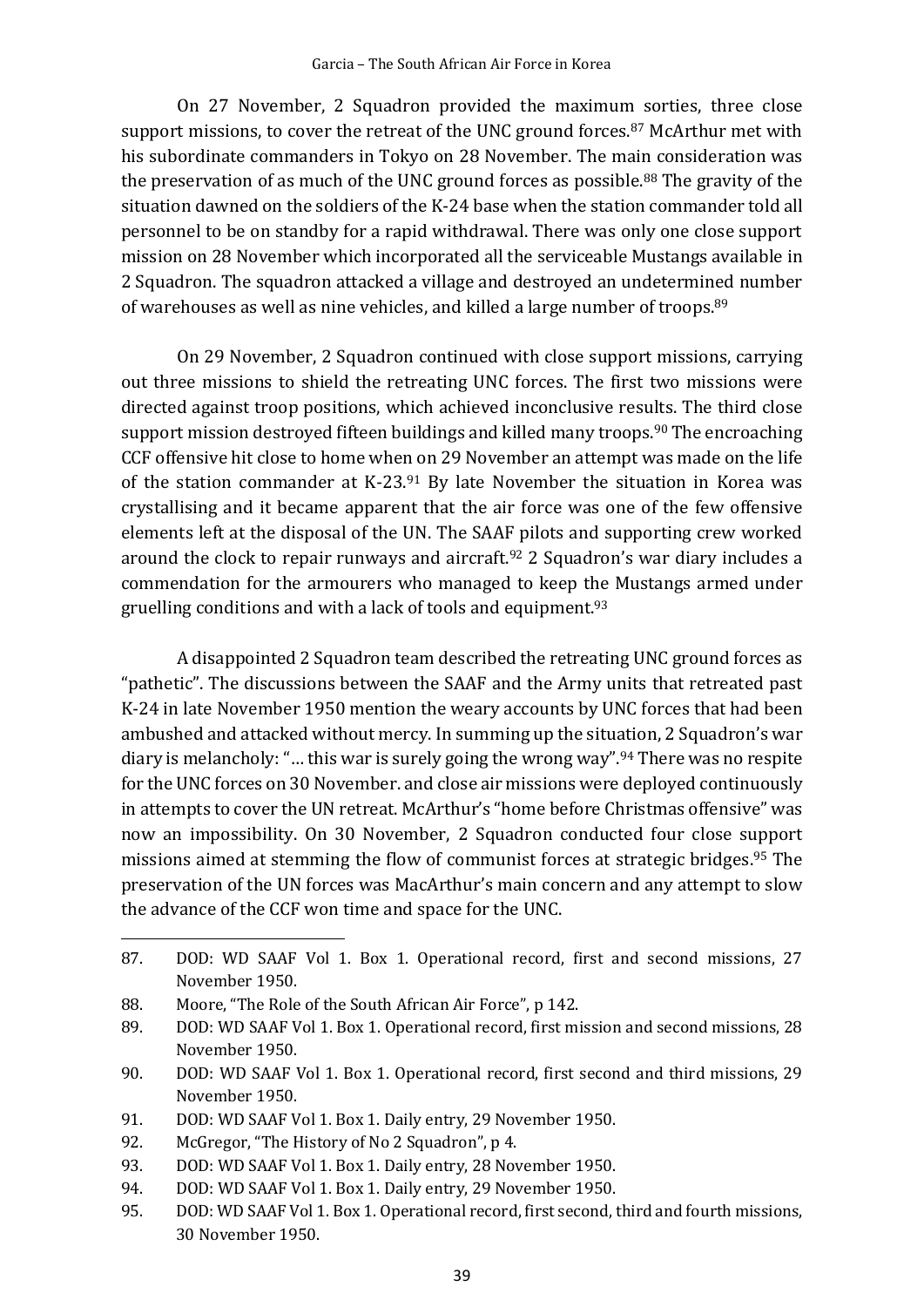The UNC retreat continued on all fronts on 1 December. The War Diary notes that the SAAF staff in Johnson's Base discussed the widely-publicised military option of using atomic weapons. <sup>96</sup> On 30 November 1950 in a press conference, Truman had stated that the USA would consider all military means including the atomic bomb in the face of the communist onslaught.<sup>97</sup> The forward detachment of 2 Squadron did not have the luxury of time to consider the political commentary – theirs was a more practical approach. Three close support missions were conducted on 1 December as well as one test flight. The three close support missions were directed exclusively against enemy troop concentrations and they were all reported as successful.<sup>98</sup> 2 Squadron withdrew to K-13 at Suwon on 2 December.<sup>99</sup>

On 2 December, the forward element of 2 Squadron conducted one close support sortie. The mission targeted UNC equipment left behind during the retreat to prevent it from falling into CCF hands – 15 vehicles were destroyed.<sup>100</sup> This marked the end of 2 Squadron's first tactical experience in the Korean War. None of the pilots involved in the first tactical encounter were killed during the initial period.

## **Analysis and aftermath**

SAAF 2 Squadron's first tactical experience in the Korean War was in the advance of the UNC up to the Yalu River and the subsequent communist counter-offensive that resulted in the retreat of the UN forces. The UNC air force supported ground operations in the advance and their retreat by means of close support, interdiction, reconnaissance and rescue missions. 2 Squadron slotted in with the broader UNC ground and air missions and experienced no casualties during their first combat experience in the Korean War. The missions were led by the more experienced pilots who were usually the captains of the squadron. The absence of casualties during the first battles was related to the Chinese lack of air support, and the ability of the pilots. However, when the CCF received Soviet aircraft and anti-air weapons, following the initial engagement, SAAF casualties rose significantly.<sup>101</sup>

During the Korean War, over 800 South African men at arms (264 officers and 555 other ranks) were employed in the theatre of operations.<sup>102</sup> The Americans equipped 2 Squadron with P-51 Mustangs, but the squadron later converted to the F-86 Sabre. The squadron flew over 12 000 sorties, in dangerous close support operations. The first detachment, which reached the combat zone in P'yongyang,

<sup>96.</sup> DOD: 2 Squadron War Diary (hereafter 2 Sqn WD). Group 1. Box 3. Daily entry, 1 December 1950.

<sup>97.</sup> M. Hastings, *The Korean War* (Simon & Schuster, New York, 1987), p 179.

<sup>98.</sup> DOD: 2 Squadron War Operational Register (hereafter 2 Sqn OR). Group 1. Box 1. Operational record, first, second, third and fourth missions, 1 December 1950.

<sup>99.</sup> DOD: 2 Sqn WD. Group 1. Box 3. Daily entry, 1 December 1950.

<sup>100.</sup> DOD: 2 Sqn OR. Group 1. Box 1. Operational record, first mission, 2 December 1950.

<sup>101.</sup> Moore, "The Role of the South African Air Force", p 152.

<sup>102.</sup> Moore, "The Role of the South African Air Force", p ii.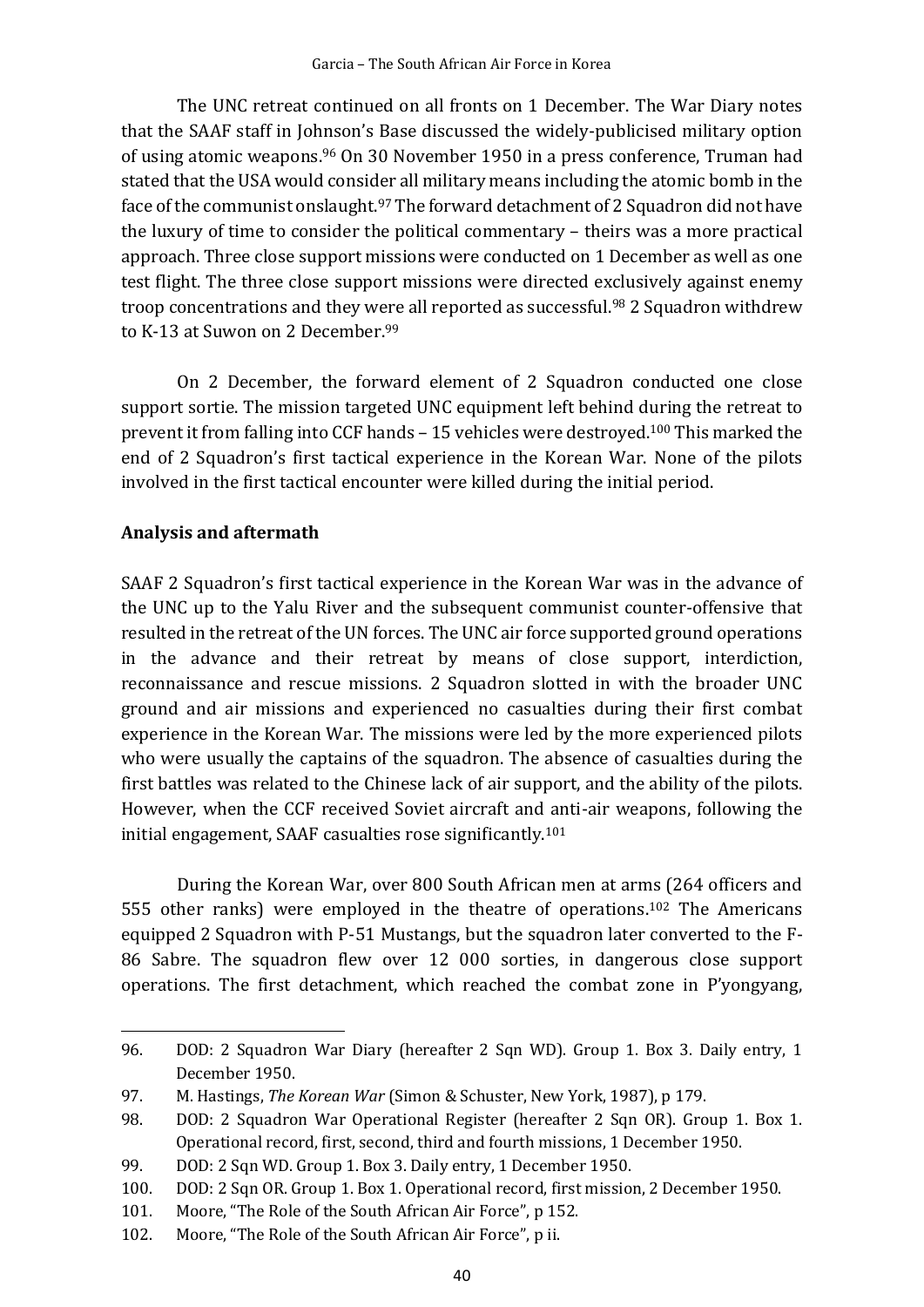comprised 13 officers and 21 supporting personnel.<sup>103</sup> Throughout the war, there was a high casualty rate with 36 killed or missing, and 79 planes lost.<sup>104</sup>

Capt J.F.O. Davis and Capt W.J.J. Badenhorst, veterans of 2 Squadron's first tactical engagements, were later killed in action. Davis died while on a close air support mission in March 1951. He was the recipient of the Distinguished Flying Cross.<sup>105</sup> Badenhorst had a distinguished career, having served in WW2 and as a flight instructor. He had participated in 2 Squadron's first combat engagement and received the US Air Medal for his efforts. His citation reads:

By successfully completing numerous combat missions in F-51 type fighter aircraft from 19 November 1950 to 30 November 1950 he greatly enhanced the efforts of the United Nations Forces … By his display of aeronautical skill and intrepid aggressiveness, Captain Badenhorst proved to be a credit to himself and the United States Air Force. His actions are in keeping with the high tradition of the South African Air Force.<sup>106</sup>

Badenhorst went on to achieve three oak clusters and a Distinguished Flying Cross. He served in combat operations until he was shot down and killed in action by anti-aircraft fire in March 1951. Theron, in a moving letter to Badenhorst's wife Bobbie, wrote:

It is impossible for me to find words to express the innermost feelings of myself and the members of the squadron in this sad hour. Badie being reported missing on operations came as a great shock to us all, and we fully realise what a terrible blow it must be to you. I can assure you Bobbie, that you and the children are constantly in our thoughts...<sup>107</sup>

All the men who served in the first combat received the UN Korean War medal.<sup>108</sup> Wilson died during the course of the Korean War but the remainder of the grouping survived. H.O.M Odendaal, in some ways a larger-than-life soldier and fighter pilot, was a veteran of WW2 who was shot down in Yugoslavia. He survived, joined the partisans, and later re-joined his squadron. He received the British and US Distinguished Flying Cross and went on to become the Inspector General of the SAAF.<sup>109</sup>

<sup>103.</sup> DOD: WD SAAF Vol 2. Box 1. 2 Squadron SAAF employment on operations, 9 November 1950.

<sup>104.</sup> Moore, "The Role of the South African Air Force", p i.

<sup>105.</sup> The South African War Graves Project, [http://southafricawargraves.org/lists/saborder\\_d.htm](about:blank) (accessed 19 April 2020).

<sup>106.</sup> Dix Noonan Webb (Auctioneers) Capt Badenhorst's medals and citations, auction, 8 December 2016, https://www.dnw.co.uk/auction-archive/past-catalogues/lot.php? auction id=448&lot uid=284299 (accessed on 19 April 2020).

<sup>107.</sup> Dix Noonan Webb (Auctioneers) Capt Badenhorst's medals and citations online as above. See also DOD: 2 Sqn WD; and Moore, "The Role of the South African Air Force".

<sup>108.</sup> Moore, "The Role of the South African Air Force", pp 457–470.

<sup>109.</sup> H.O.M. "Tank" Odendaal: DFC & bar, DFC (U.S.A), [http://tankodendaal.com/index.html](about:blank) (accessed 19 April 2020).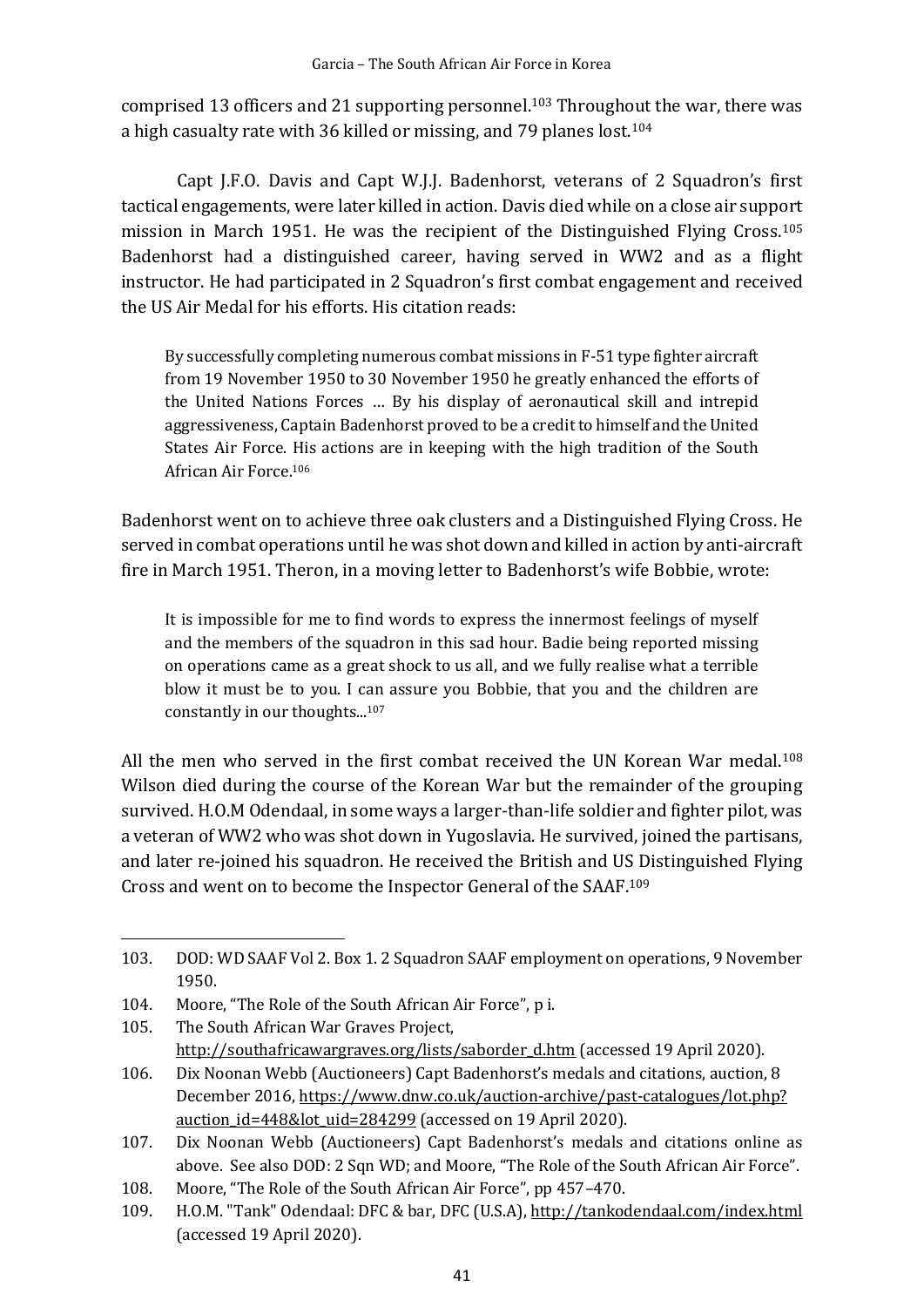During 2 Squadron's first tactical engagement in the Korean War from 19 November until 2 December, 33 missions were flown, of which 32 were combat sorties and one was a training flight. The bulk of the squadron's combat sorties were close support missions numbering 27. The remainder of the missions included one escort and four reconnaissance sorties. 110

Of the 32 combat missions, 28 were reported as successful. The close air support aimed to destroy enemy forces and infrastructure. Statistical analysis of the first tactical engagement shows that the pilots experienced good weather and clear visibility on 31 of their 32 combat missions. On the one occasion where visibility was poor, the sortie was carrying out a reconnaissance mission, and although the pilots were unable to complete their mission, they destroyed a number of opportunity targets. The squadron experienced no opposition during their first engagement, which accounts for the low casualty rate. The unsuccessful missions include an escort flight where the aircraft experienced technical problems, and two close support missions where the results of the attacks were inconclusive. The total flying time for the first battles was 8 435 minutes (approximately 140 hours). 111

SAAF 2 Squadron adapted to the operational requirements of the UNC and made a valuable contribution as part of the Far East Air Force. The efforts and valour of the SAAF was commended by the US Air Force. Although the SAAF officers on the front complained of a frosty welcome, 2 Squadron slowly won the respect of their American allies. By the end of 2 Squadron's first tactical engagement by 2 December 1950, they had won the respect of the Americans and gained a reputation for aggression and grit.<sup>112</sup> The integration of 2 Squadron with an international military force, their success rate and frequency of missions is evidence that South African training and doctrine was suitable and transferable in a new war. This finding echoes the results of the US Air Force's study of their first engagement in the Korean War. The US tactical doctrine was found to be suitable although the forces on the ground had to make small adjustments in the evolving context of the theatre. <sup>113</sup> 2 Squadron's first engagement set the scene for their deployment throughout the rest of the war.

<sup>110.</sup> DOD: WD SAAF Vol 1. Box 1. Operational record, 19–30 November 1950; DOD: 2 Sqn OR. Group 1. Box 1. Operational record, 1–2 December 1950.

<sup>111.</sup> DOD: WD SAAF Vol 1. Box 1. Operational record, 19–30 November 1950; DOD: 2 Sqn OR. Group 1. Box 1. Operational record, 1–2 December 1950.

<sup>112.</sup> Moore, "The Role of the South African Air Force", p ii.

<sup>113.</sup> Purdham, "America's First Air Battles", p 22.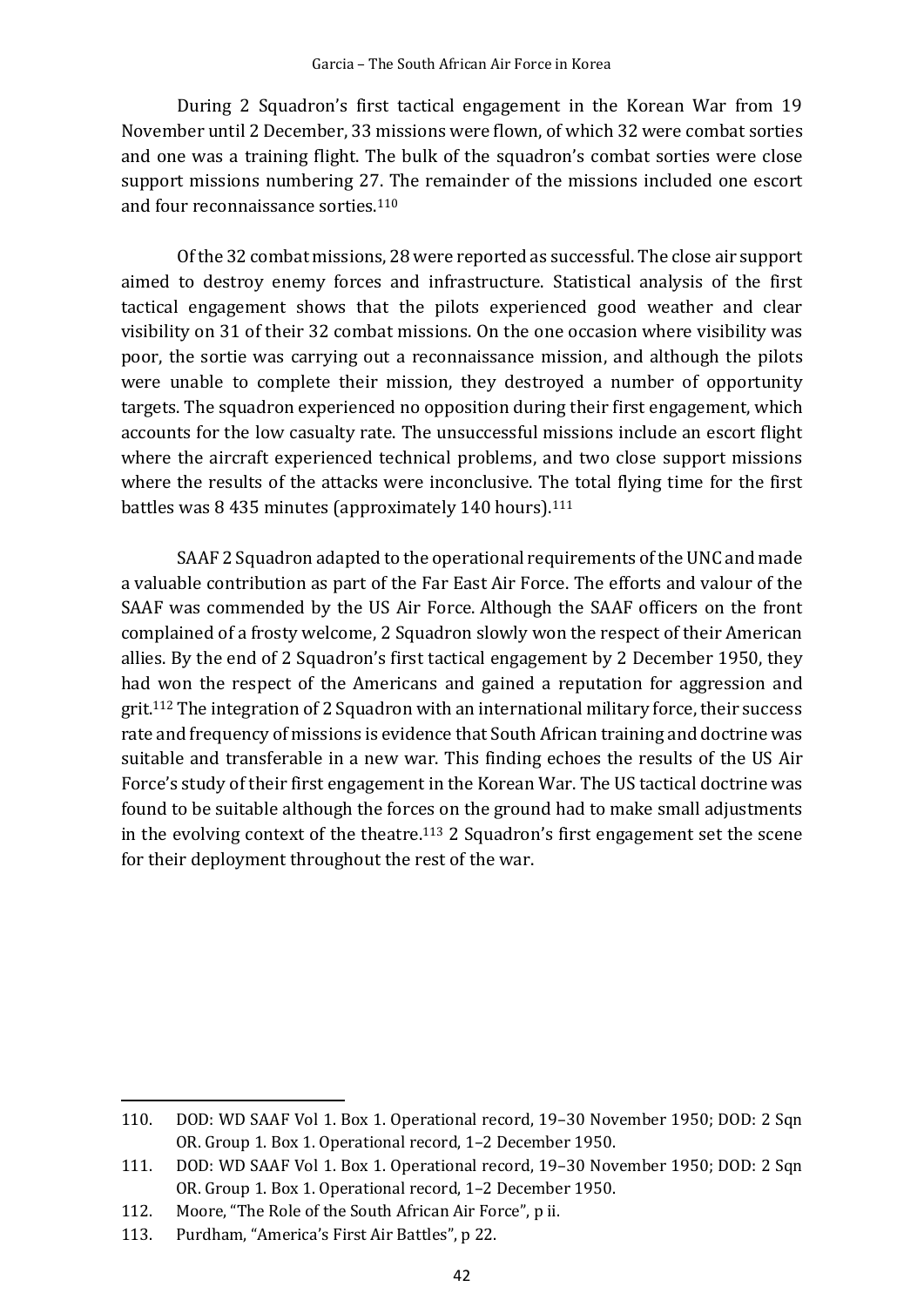Eminent South African military historian Ian Van der Waag has assessed the historical significance of 2 Squadron's efforts as follows:

If the Korean War ushered in a new era for the armed forces of the Commonwealth as a whole, it very much represented the close of a period in the history of the UDF. It was the last time the Union was to act in concert with the Commonwealth defence structure.<sup>114</sup>

The squadron received several awards including presidential citations from South Korea and the USA. The commander of 18 Fighter Bomber Wing gave an order that:

In memory of our gallant South African Comrades, it is hereby established as a new policy, that at all Retreat Ceremonies held by this Wing, the playing of our National Anthem shall be preceded by playing the introductory bars of the South African National Anthem, Die Stem van Suid-Afrika. All personnel of this Wing will render the same honours to this anthem as our own. 115

SAAF 2 Squadron served diligently until the 1953 armistice. The power and force of the communist invasion lost momentum in mid-1951 when the UNC consolidated their retreat and made a defensive stand. By November 1951, the UNC managed to advance to approximately the 38th Parallel (the UNC did not advance as far as the 38th Parallel in the west but went beyond it in the east), which was where the war remained until the end of hostilities. The South African aviators and their support crews observed how the Korean conflict moved from a highly mobile war to a stalemate. In late December 1952, the SAAF made a conversion to the Sabre F-86 jet fighter and after a brief stint doing counter air operations returned to its ground attack role.<sup>116</sup>

For the most part, the UN forces were deployed in a defensive role from late 1951 to July 1953. This period is widely referred to as the stalemate. Due to political considerations, the use of ground forces was restricted from November 1951 onwards and airpower was used in a strategic role in an attempt to bring the conflict to a conclusion. <sup>117</sup> Political discussions continued, and the war ended without a decisive result. As a consequence, the true value of air power in a strategic role was never overwhelmingly proven.<sup>118</sup> The Korean War was the first direct engagement between the West and the Communist Bloc during the Cold War. Ultimately it became a limited war fought for limited objectives.<sup>119</sup> In 1952, South Africa contributed five Army

<sup>114.</sup> Van der Waag, *A Military History*, 232.

<sup>115.</sup> Anon., https://www.globalsecurity.org/military/world/rsa/sqn-2.htm (accessed 20 September 2020); McGregor, "The History of No 2 Squadron".

<sup>116.</sup> Moore, "The Role of the South African Air Force", p ii.

<sup>117.</sup> Armistice talks were underway but also eventually stalemated on the issue of return of POWs.

<sup>118.</sup> See, K.P. Werrell, *Death from the Heavens: A History of Strategic Bombing* (Naval Institute Press, Annapolis, 2009).

<sup>119.</sup> D.W. Boose, *US Army Forces in the Korean War* (Osprey, New York, 2005), p 89; Hastings, *The Korean War*, p 338. For discussion on limited versus total objectives see,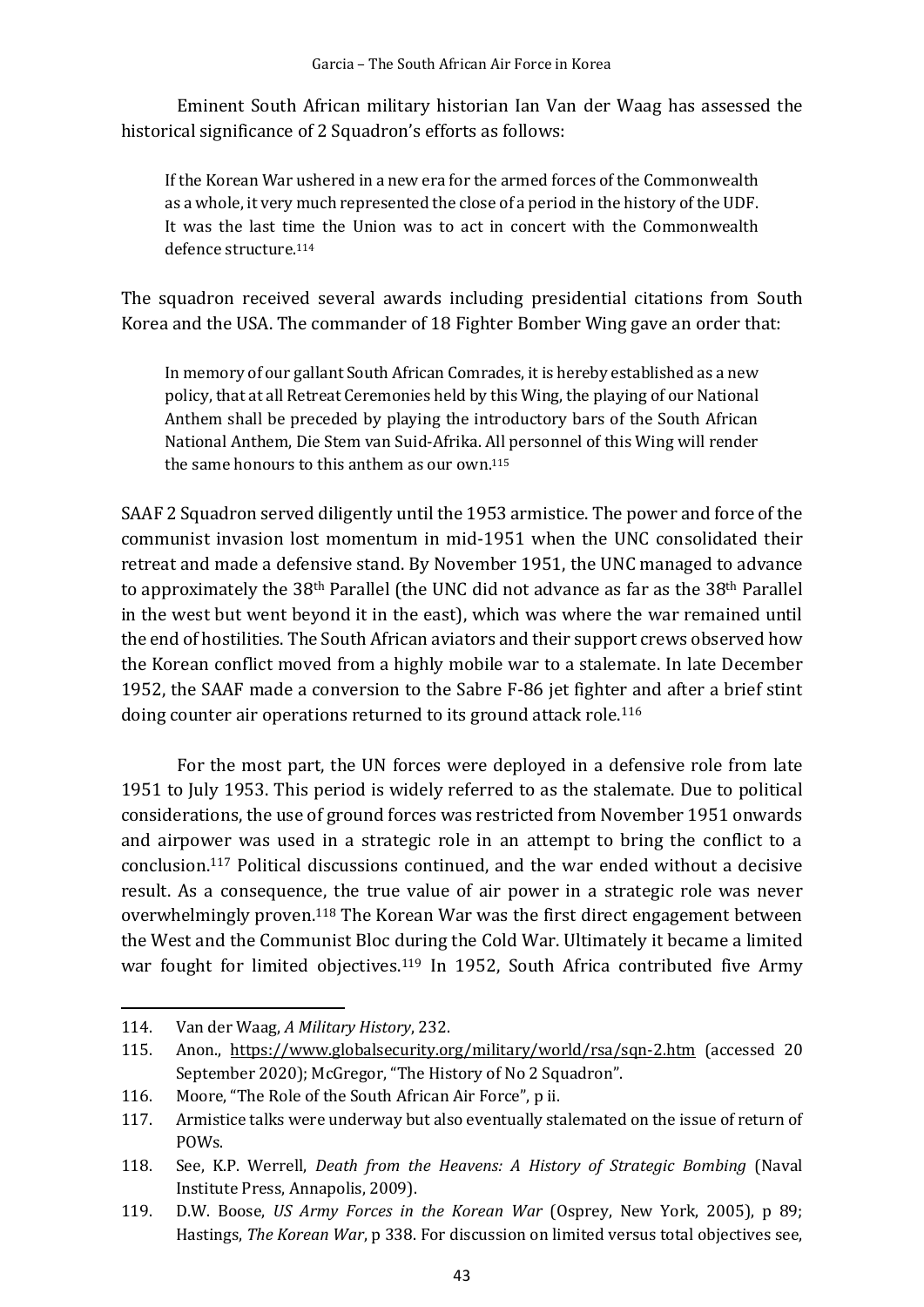officers to the Commonwealth forces, and they served in a range of roles. This was largely a gesture to show solidarity with the international community.<sup>120</sup>

#### **Conclusion**

The aim of this article is to detail and evaluate SAAF 2 Squadron's first tactical encounter in the Korean War, from 19 November to 2 December 1950, as well as to determine the squadron's ability to integrate with a multinational force. It fills a gap in the historiography in that it provides a detailed evaluation of 2 Squadron's combat experience through the use of war diaries and "first battles" theory. The study of first battles and engagements considers the hypothesis that doctrine and training would prove challenging at any moment or out of date during the initial combat of a new war. However, this article shows that this was not the case for 2 Squadron. <sup>121</sup> The application of the first battles theory to this article considers that the South African force was small when compared to the overall war effort. At the tactical level, however, the South African Air Force's doctrine and training proved adequate, and this position is supported by the evidence put forward in the article. This finding echoes the view that the US Air Force's doctrine and training was adequate during their initial engagement in the Korean War.<sup>122</sup>

The participation of 2 Squadron, with its support personnel and several other staff appointments, is generally considered to be a limited contribution to the overall war effort. However, it should be clarified that the relative size of the South African force matched other international contributions and their deployment contributed both to the strategic aims of the war and to the political objectives of South Africa. On this occasion, there was an overlap between the aims of the USA and those of the South African apartheid government. <sup>123</sup>

Initially, 2 Squadron experienced difficulty integrating with the US force, but with time it achieved an excellent reputation. The deployment of 2 Squadron showed that South Africans could contribute effectively to a multinational military action. This was a continuation of the proud service delivered in WW2. The commendations and honours received are testament to their ability, and 2 Squadron memorials can be found in many countries including the USA, South Korea, and South Africa. On the

S.D. Bakich, *Success and Failure in Limited War: Information and Strategy in the Korean, Vietnam, Persian Gulf and Iraqi Wars* (University of Chicago Press, Chicago, 2014); B. Brodie (ed.), *Strategy in the Missile Age* (Rand, Princeton, 2015).

<sup>120.</sup> Van der Waag, *A Military History*, p 232.

<sup>121.</sup> Purdham, "America's First Air Battles", p 1; Heller and Stofft (eds), *America's First Battles.*

<sup>122.</sup> Purdham, "America's First Air Battles", p 22.

<sup>123.</sup> The South African Air Force was small and the contribution of a squadron, in relative terms, represented a considerable contribution for the South African government. An alternative view is that the impact of 2Squadron throughout the duration of the shooting war, although outside of the scope of this article, shows a force that made a significant impact: Eddie Watson is acknowledged for his insightful comment.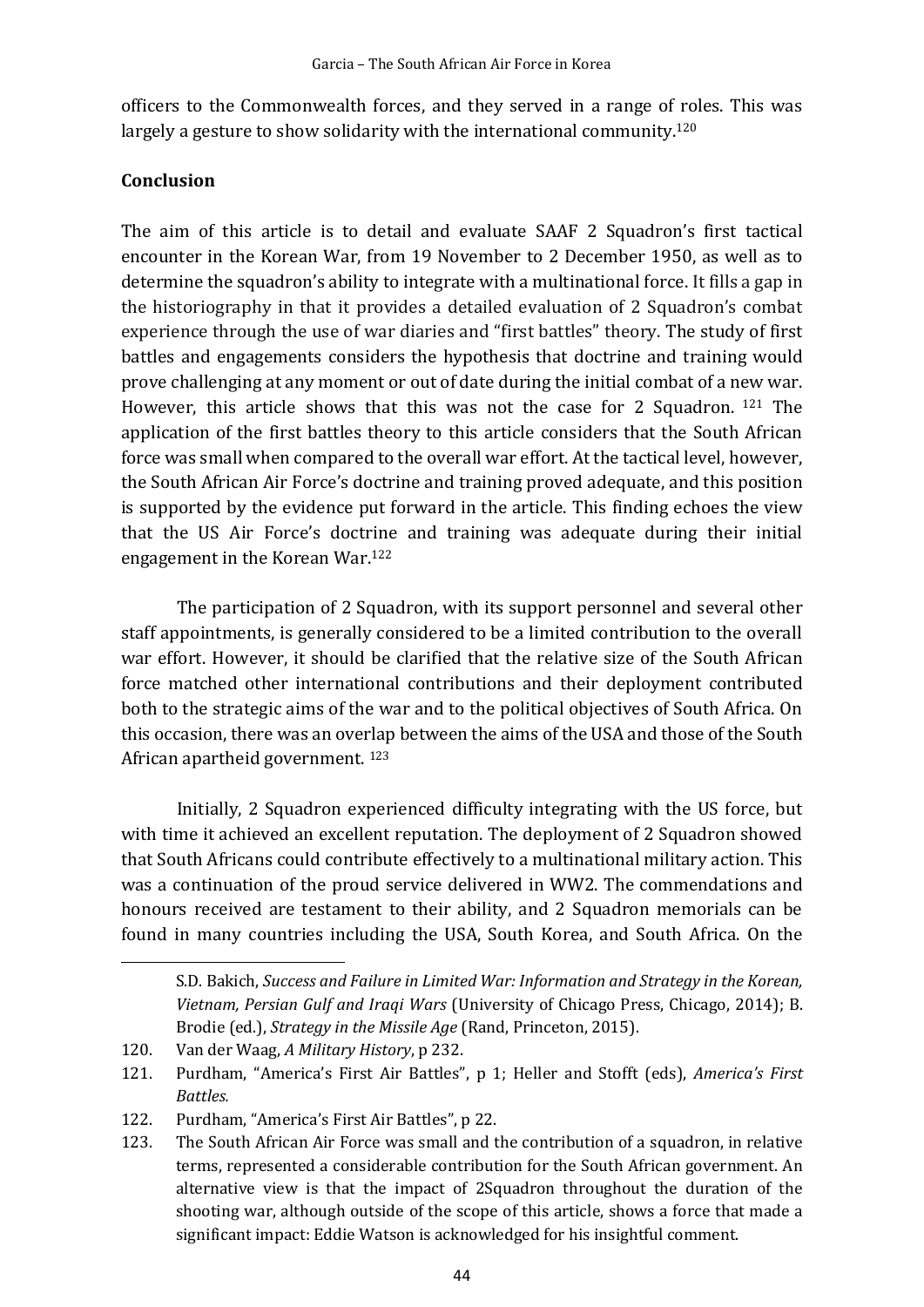political level, South Africa aligned itself with the West in contributing a military force to the UNC. Politically, the contribution of an air force squadron showed solidarity with the West to balance South African and international objectives. Within the broader strategic framework, SAAF 2 Squadron carried out tactical missions with grit and determination, and a high attrition rate – their efforts gained the respect and commendation of the US Airforce.<sup>124</sup>

## **REFERENCES**

- Ambrose, B.J., *Eagles Strike: The Campaigns of the South African Air Force in Egypt, Cyrenaica, Libya, Tunisia, Tripolitania and Madagascar, 1941–1943* (Purnell, Cape Town, 1974).
- Anon., https://www.globalsecurity.org/military/world/rsa/sqn-2.htm.
- Anon., "The Flying Cheetahs in Korea", *SAAFA Newsletter*, Bloemfontein, June 2012.
- Bagshawe, P., *Warriors of the Sky: Springbok Air Heroes in Combat* (Ashanti, Rivonia, 1991).
- Bakich, S.D., *Success and Failure in Limited War: Information and Strategy in the Korean, Vietnam, Persian Gulf and Iraqi Wars* (University of Chicago Press, Chicago, 2014).
- Belling, R., *A Portrait of Military Aviation in South Africa* (Struikhof, Cape Town, 1989).
- Boose, D.W., "The Army View of Close Air Support in the Korean War", in Neufeld, J., and Watson, G.M. (eds), *Coalition Air Warfare in the Korean War, 1950–1953*  (Osprey, Maryland, 2002).
- Boose, D.W., *US Army Forces in the Korean War* (Osprey, New York, 2005).
- Bouwer, J.S. and Louw, M.N., *The SAAF at War 1940–1984: A Pictorial Appraisal* (Chris Van der Berg Publications, Johannesburg, 1989).
- Brent, W.A., *"Flying Cheetahs" Korea 1950–1953* (Freeworld Publications, Nelspruit, 2001).
- Brodie, B. (ed.), *Strategy in the Missile Age* (Rand, Princeton, 2015).
- Brune, L.H., *The Korean War: Handbook of the Literature and Research* (Greenwood, London, 1996).

Chapman, P., *In All Weather: Memoirs of the Ground Crew, 2 Squadron, South African Air Force, in Korea 1950 to 1953* (Just Done Publications, Durban, 2006).

Department of Veterans' Affairs, Royal Australian Airforce in the Korean War, DVA Anzac Portal, http://anzacportal.dva.gov.au/wars-and-missions/korean-war-1950-1953/korean-war/armed-forces-korean-war/royal-australian-airforcekorean-war.

Dix Noonan Webb (Auctioneers), Capt Badehorst's medals and citations, Auction, 8 December 2016, https://www.dnw.co.uk/auctionarchive/pastcatalogues/lot.php?

auction id=448&lot uid=284299.

Dorr, R.F., Lake, J., and Thompson, W., *Korean War Aces* (Osprey, Oxford, 1994).

Edwards, P.M., *United Nations Participants in the Korean War: 45 Contributions of 45 Member Countries* (McFarland & Company, Jefferson: NC, 2013).

<sup>124.</sup> \*Moore, "The Role of the South African Air Force", pp 446-448.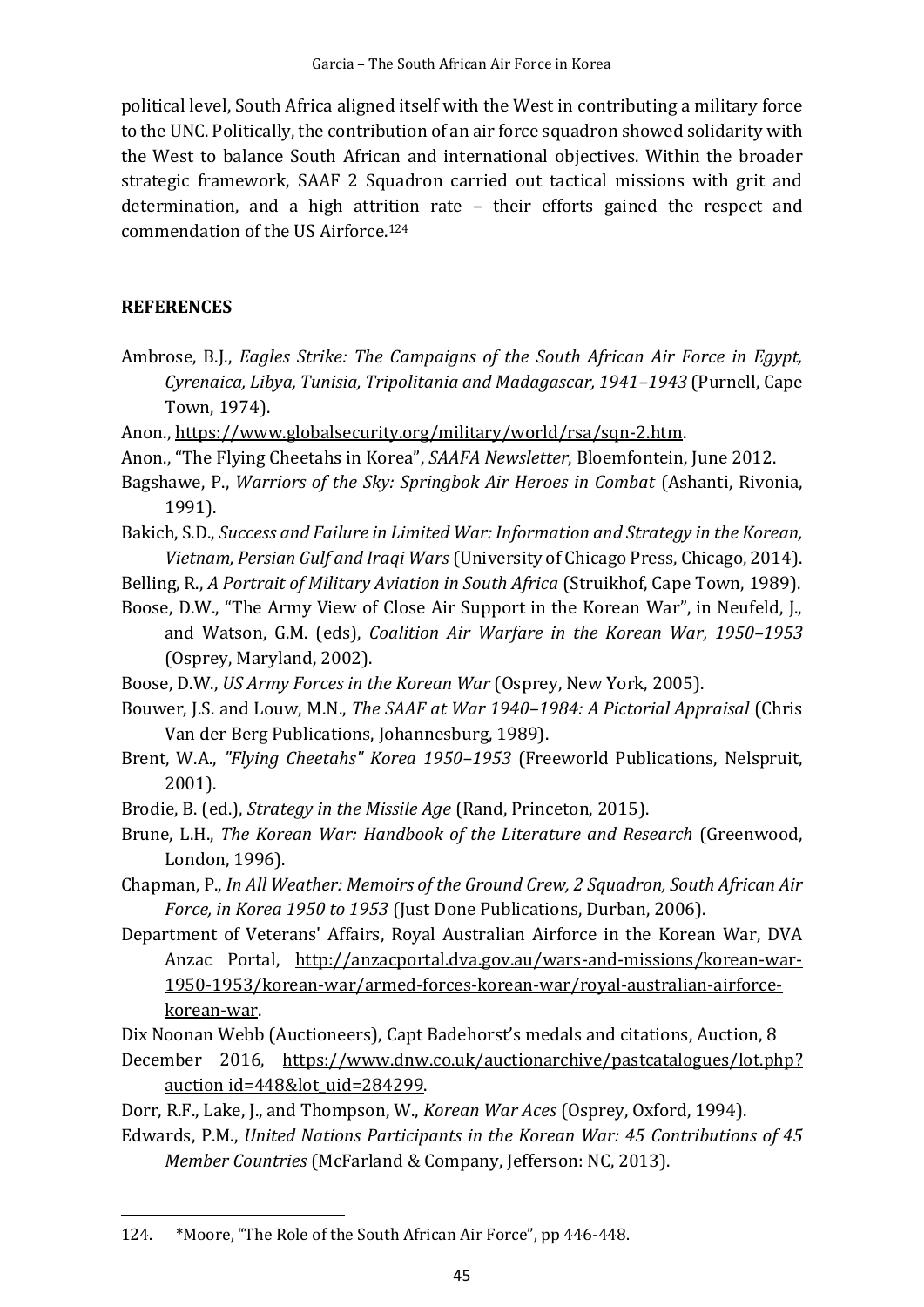- Farmer, J. and Strumwasser, M.J., "The Evolution of the Airborne Forward Air Controller: An Analysis of Operations in Korea", *United States Air Force Project Rand, Memorandum RM 5430 PR* (1967).
- Feichtinger, W.E., Felberbauer, E.M. and Schmidl, E.A (eds) *International Crisis Management: Squaring the Circle* (National Defence Academy, Vienna, 2011).
- Futrell, R.F., *The United States Air Force in Korea, 1950–1953* (US Government Printing Office, Washington, 1996).
- Goldsmid, M.D., "Morale and Military Performance: A Case Study of the Second Squadron South African Air Force in Korea, 1950–1953", MA thesis, University of Johannesburg, 2014.
- Goldstein, D.M. and Maihafer, H.J., *The Korean War: The Stories and the Photographs* (Potomac, Washington, 2000).
- Gough, T.J., *U.S. Army Mobilization and Logistics in the Korean War: A Research Approach* (US Government Printing Office, Washington,1987).
- Hastings, M., *The Korean War* (Simon & Schuster, New York,1987).
- Heller, C.E. and Stofft, W.A. (eds), *America's First Battles, 1776–1965* (University Press of Kansas, Lawrence, 1986).
- H.O.M. "Tank" Odendaal: DFC & bar, DFC (USA), [http://tankodendaal.com/index.html.](about:blank)
- Jian, C., *China's Road to the Korean War: The Making of the Sino-American Confrontation* (Columbia University Press, New York, 1994).
- Jooste, L., "F.C. Erasmus as Minister van Verdediging", MA dissertation, University of South Africa, 1995.
- Kleynhans, E., "The 'apostles of terror': South Africa, the East African Campaign, and the Battle of El Wak", *Historia*, 63 (2018).
- Kleynhans, E., "The South African Offensive Operations in Southern Abyssinia, 1940– 1941", *International Journal of Military History and Historiography*, 38 (2018).
- Kleynhans, E., "The War Diary as a Historical Source", Unpublished conference paper presented at the Historical Association of South Africa, 2012.
- Lulat, Y. G-M., *The United States Relations with South Africa: A Critical Overview from the Colonial Period to the Present* (Peter Lang, New York, 2008).
- Martin, H.J. and Orpen, N.D., *Eagles Victorious: The Operations of South African Forces over the Mediterranean and Europe, in Italy, the Balkans and the Aegean, and from Gibraltar and West Africa* (Purnell, Cape Town, 1974).
- Matray, J.I. and Boose, D.W. (eds), *The Ashgate Research Companion to the Korean War*  (Ashgate, Burlington, 2014).
- McGregor, P.M.J., "The History of No 2 Squadron, SAAF, in the Korean War", *Military History Journal*, 4 (1978).
- Millet, A.R., "The Ground War 1948–1953", in Matray, J.I. and Boose, D.W. (eds), *The Ashgate Research Companion to the Korean War* (Ashgate, Burlington, 2014).
- Momyer, W.W., *Airpower in Three Wars* (Air University Press, Alabama, 2003).
- Moore, D.M., "The Role of the South African Air Force in the Korean War, 1950–1953", D Litt et Phil thesis, University of South Africa, 1982.
- Moore, D.M., "The SAAF in Korea", *Scientia Militaria, South African Journal of Military Studies*, 10 (1980).
- Moore, D.M., "The South African Air Force in Korea: An Assessment", *Military History Journal*, 6 (1984).